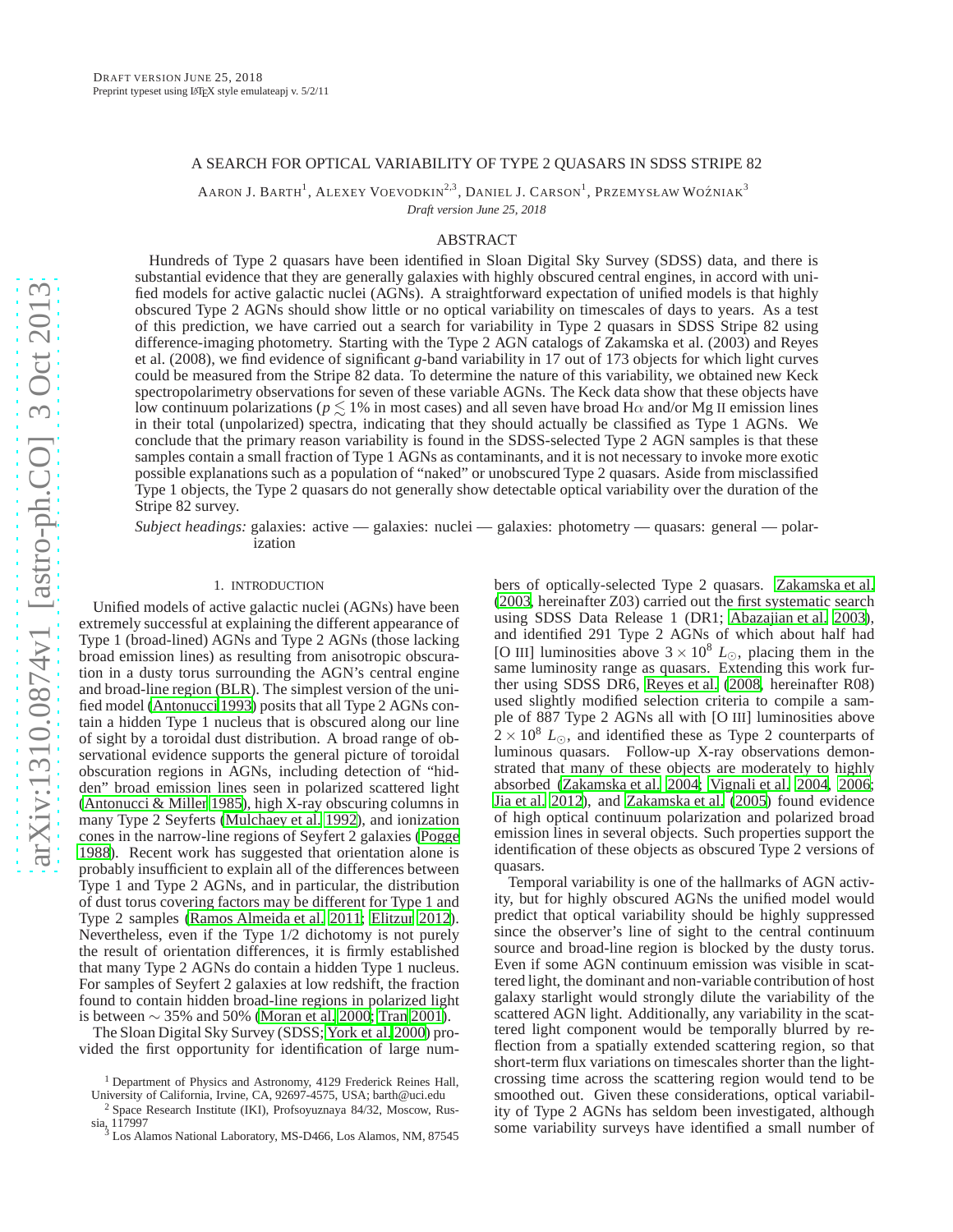candidate variable Type 2 AGNs (e.g., [Bershady et al. 1998;](#page-12-10) [Sarajedini et al. 2006\)](#page-12-11). [Yip et al. \(2009](#page-13-7)) carried out the largest systematic investigation of Type 2 AGN variability to date. They used SDSS spectroscopic data to search for variability in the subset of AGNs having two epochs of spectroscopy, and found no evidence of continuum or emission-line variability in Type 2 AGNs on timescales of months to a few years.

One intriguing result comes from a long-term monitoring program by [Hawkins \(2004\)](#page-12-12). In a 25-year photographic survey, [Hawkins \(2004\)](#page-12-12) found evidence of optical flux variations in some AGNs which had spectra consistent with a Type 2 classification. Overall, 10% of the emission-line galaxies in the [Hawkins \(2004\)](#page-12-12) survey were found to be Type 2 AGNs showing significant flux variability. Hawkins' interpretation was that these objects do not conform to the standard unified model. He proposed that these are narrow-lined AGNs that are *not* obscured and which do not possess broad-line regions at all, i.e., "naked AGNs" in which the central engine is unobscured. While plausible candidates for naked Type 2 nuclei (sometimes elsewhere referred to as "true" Type 2 AGNs) have been identified at very low luminosities in nearby galaxies (e.g., [Pappa et al. 2001;](#page-12-13) [Shi et al. 2010;](#page-12-14) [Tran et al. 2011\)](#page-13-8), it would be surprising if such objects, totally lacking a BLR, were common at high luminosity. (See Antonucci 2012 for a critique of "true" Type 2 AGN classification.)

The SDSS Stripe 82 database has enabled a variety of new investigations of AGN variability. Stripe 82 data has been used extensively to examine continuum variability in quasars [\(Sesar et al. 2007;](#page-12-15) [Bhatti et al. 2010;](#page-12-16) [Ai et al.](#page-12-17) [2010;](#page-12-17) [MacLeod et al. 2010](#page-12-18); [Meusinger et al. 2011](#page-12-19); [Gu & Ai](#page-12-20) [2011;](#page-12-20) [Sakata et al. 2011;](#page-12-21) [Voevodkin 2011](#page-13-9); [Schmidt et al.](#page-12-22) [2012;](#page-12-22) [MacLeod et al. 2012;](#page-12-23) [Zuo et al. 2012\)](#page-13-10) and to develop new methods for quasar selection by variability [\(Schmidt et al. 2010;](#page-12-24) [MacLeod et al. 2011;](#page-12-25) [Butler & Bloom](#page-12-26) [2011;](#page-12-26) [Palanque-Delabrouille et al. 2011](#page-12-27); [Wu et al. 2011\)](#page-13-11), but Type 2 quasar variability in Stripe 82 has not previously been examined. The combination of the Z03 and R08 samples together with the Stripe 82 data archive provides an opportunity to investigate the photometric variability of a substantial sample of Type 2 quasars over a duration of nearly a decade. While there are now extensive samples of obscured highluminosity AGNs selected from infrared and X-ray surveys, the SDSS-selected Type 2 quasars are particularly well suited to examination of optical variability because of their relatively bright optical magnitudes and the large number ( $> 200$ ) that are located in the Stripe 82 survey area.

In this paper, we describe a new search for variability in luminous Type 2 AGNs in Stripe 82 using image-subtraction photometry, and follow-up observations to examine the nature of the variable sources. The methods for identification of variable AGNs are described in Section [2,](#page-1-0) along with illustrations of the light curves and spectra of the selected objects. Section [3](#page-4-0) describes new Keck Observatory spectropolarimetry observations of seven objects. Section [4](#page-8-0) describes properties of the individual objects, and in Section [5](#page-10-0) we discuss the possible causes of variability in these objects. We find that over the duration of the Stripe 82 survey, the majority of the Type 2 quasars do not show any evidence of optical variability, consistent with straightforward expectations from the unified model. However, about 10% of previously identified Type 2 AGNs in Stripe 82 do exhibit significant flux variations. Examination of the SDSS spectra and our new Keck observations suggests that most of the variable objects are in fact Type 1 AGNs that were previously classified as

Type 2 objects either due to low S/N in the SDSS data, lack of sufficient wavelength coverage to detect broad  $H\alpha$  or Mg II in the SDSS spectra, or other spectral peculiarities that rendered the classification ambiguous. Some appear to be variable intermediate-type (1.8/1.9) AGNs or narrow-line Seyfert 1 galaxies with properties similar to previously known examples of Type 2 quasar impostors. We cannot rule out the possibility that some objects identified in our search may be genuinely variable Type 2 AGNs, but such objects, if they exist at all, must be very rare.

## 2. DATA AND MEASUREMENTS

### 2.1. *Sample Selection*

<span id="page-1-0"></span>We base our study on the Type 2 AGN samples of Z03 and R08. The samples were compiled using SDSS Data Release 1 (DR1; [Abazajian et al. 2003\)](#page-12-7) and Data Release 6 (DR6; [Adelman-McCarthy et al. 2008\)](#page-12-28) spectroscopic data, respectively. We briefly summarize the selection criteria of the two samples, and refer the reader to Z03 and R08 for full descriptions of the sample selection methodology. The Z03 sample includes objects in the redshift range  $0.3 < z < 0.83$  having narrow emission lines with ratios consistent with a highionization AGN classification and no detectable broad-line components. Z03 identified 291 Type 2 AGNs, with [O III]  $\lambda$ 5007 luminosities spanning a broad range from  $\sim 10^7$  to  $10^{10}$  *L*<sub> $\odot$ </sub>. About half of the sample has *L*([O III]) > 3 × 10<sup>8</sup> *L*<sub>⊙</sub>, and these objects can be identified as luminous Type 2 quasars. In the R08 catalog, Type 2 quasars were selected based on slightly modified criteria: redshifts  $z < 0.83$  were selected (with no minimum redshift), a luminosity threshold of  $L([O III]) > 10^{8.3} L_{\odot}$  was applied in order to exclude AGNs of lower luminosity (i.e., Seyfert 2 galaxies), and a modified method was used to exclude objects showing broad components on the Balmer emission lines. Furthermore, the [O III] line was required to have an equivalent width  $>$  4 Å and a S/N sufficient for a clear AGN classification. For objects above the [O III] luminosity threshold, R08 recover the selection of > 90% of DR1 objects that were previously identified by Z03. Those objects in the Z03 catalog which are not in the R08 catalog are either below the minimum [O III] luminosity to be included, or they have low-S/N spectra or could not be classified unambiguously as AGN.

A substantial fraction of these Type 2 quasars are found in the Stripe 82 region, enabling us to examine their light curves over a ∼ 9-year duration. Stripe 82 covers a strip of sky along the celestial equator in the region  $-60^{\circ} \le \alpha \le 60^{\circ}$  and  $-1.25^{\circ} \le \delta \le 1.25^{\circ}$  [\(Adelman-McCarthy et al. 2008](#page-12-28)). The observations of the Stripe 82 field started on 1998 September 19 and continued each fall during a 2–3 month period. The median number of observations per field is about 70, and the last 5 years of the light curves are more densely sampled than the initial years. The Stripe 82 region contains 110 Z03 AGNs and 143 R08 AGNs, respectively, with 45 objects in common between the two samples. Thus, we select 208 unique AGNs in Stripe 82 as our starting sample. For reasons described above, the R08 sample is expected to have a higher purity for selection of genuine Type 2 quasars than the Z03 sample, but for completeness, we start with the set of all of the Z03 and R08 objects located in Stripe 82 to examine their variability.

#### 2.2. *Analysis of Variability*

Since the Type 2 AGNs are spatially extended sources and contain a substantial or dominant contribution of starlight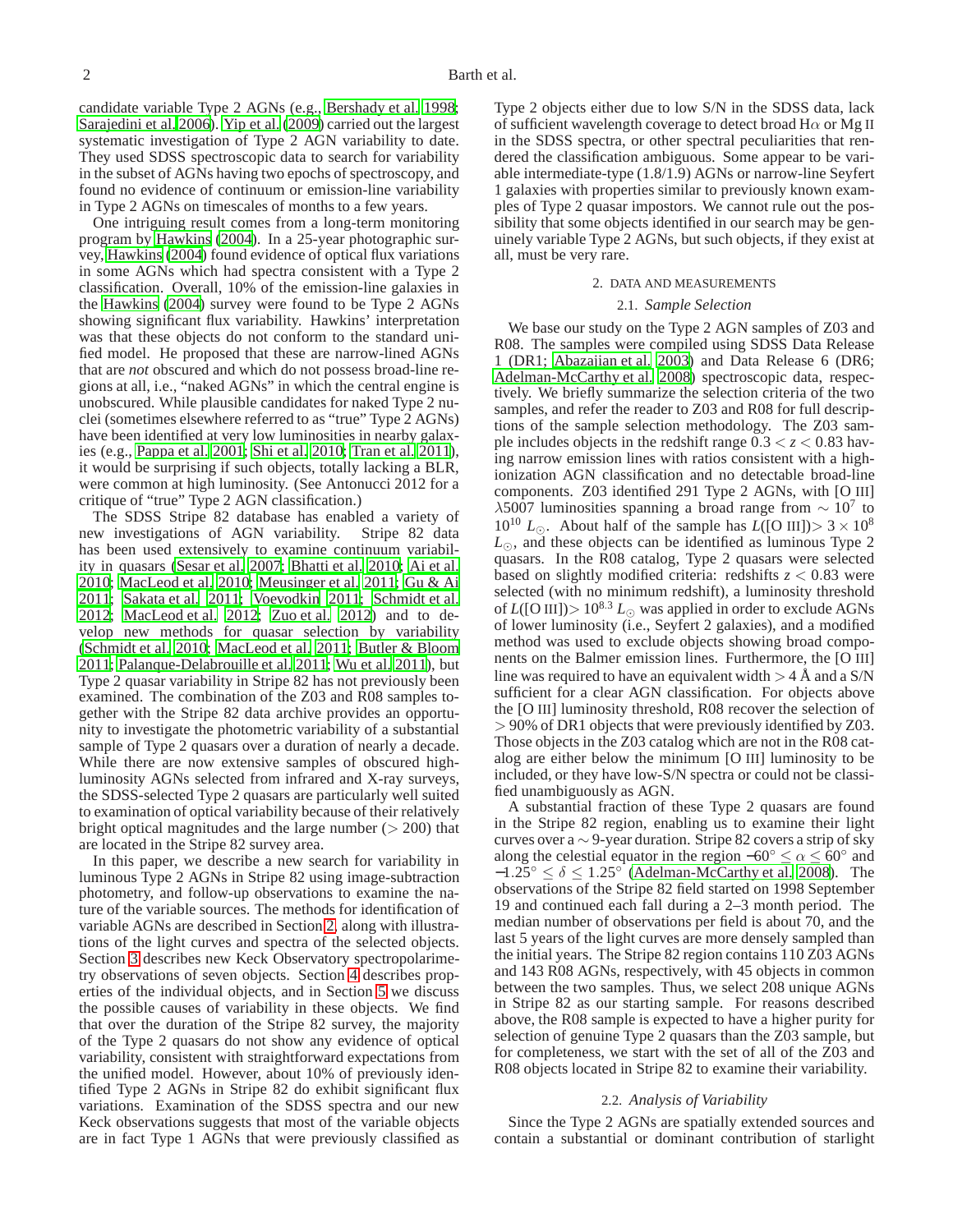

<span id="page-2-1"></span>FIG. 1.— The quality of difference-image photometry for a typical field. Black points correspond to all sources detected in that field. The thick green line shows the median of the variability of the sources, and thin green lines show the  $1\sigma$  scatter around the median. The yellow line denotes the  $5\sigma$ threshold used to select variable sources. The large red data point represents one of the variable AGNs selected in this study, SDSS J033123, and the large blue point is a non-variable object having a similar median magnitude of  $m_g \approx 21$  mag. The light curves for these two sources are compared in Figure [2.](#page-2-0)

from the host galaxies, the standard SDSS catalog photometry is not optimal for detection of low-level variability. Given the expectation that any variable flux, if present at all, should be a weak and spatially compact component superposed on the extended host galaxy, an image-subtraction approach becomes very advantageous in this context. Our examination of the AGN light curves is based on difference image photometry [\(Alard & Lupton 1998\)](#page-12-29) applied to the *g*-band Stripe 82 imaging database. The details of the procedure are described by [Voevodkin \(2011\)](#page-13-9). One of its outputs is a set of high quality relative light curves for all sources in a given SDSS field.

The quality of photometry for a typical field is demonstrated in Figure [1.](#page-2-1) It shows the root-mean-square (rms) fluctuation level of the light curve (specifically, the 68th percentile of absolute deviations from the median,  $\sigma_{68}$ ) versus median magnitude for every source identified in that field. This includes both pointlike and extended objects, down to a detection limit that corresponds to a  $3\sigma$  threshold in a high-S/N reference image constructed by co-adding individual images with the best seeing. (The specific detection limit does not affect our results because all of the Z03 and R08 AGNs we examine are at least a few magnitudes brighter than this limit.) The vast majority of objects in the field are non-variable, and fall in a tight diagonal locus in which the increasing rms at faint magnitudes is the result of photometric uncertainties. Points that lie well above this locus are objects showing significant variability in their light curves. Figure [2](#page-2-0) illustrates sample light curves for the two 21st-magnitude objects highlighted in Figure [1,](#page-2-1) one variable and one non-variable.

The data quality was sufficient to produce imagesubtraction light curves for 173 of the 208 AGNs. The pipeline was unable to produce light curves for the remaining 35 AGNs for a variety of reasons, including locations close to the edges of images or close to very bright stars, a lack of suitable calibration stars, or a location in fields having fewer



<span id="page-2-0"></span>FIG. 2.— Light curves for the two objects represented by the red and blue points in Figure [1,](#page-2-1) illustrating variable and nonvariable objects at similar median magnitudes of  $m_g \approx 21$  mag. The zeropoint of the time axis corresponds to 1998 September 19.



<span id="page-2-2"></span>FIG. 3.— Variability selection for all Stripe 82 fields. Red squares and blue points correspond to Type 2 quasars lying above and below the variability threshold in their respective fields. The sets of gray and yellow lines show the median loci and  $\bar{5}\sigma$  variability thresholds of all considered fields. Small black points represent all sources which lie above the variability threshold for their field.

than 20 suitable epochs of good-quality imaging. Of the 173 AGNs with light curves, 54 are from the Z03 sample only, 84 are from R08 only, and 35 are present in both samples. These 173 AGNs lie in 172 separate Stripe 82 fields, since one field contains two AGNs. The median number of points in the light curves is 36.

In order to identify variable AGNs, we require criteria to select objects having light curve variations significantly greater than the expected scatter due to photometric errors for nonvariable objects of a given magnitude. We use the  $\sigma_{68}$  vs.  $m_g$ diagram (as in Figure [1\)](#page-2-1) for each photometric field as the basis of our selection. The non-variable locus can be characterized by some function of magnitude and by the scatter around this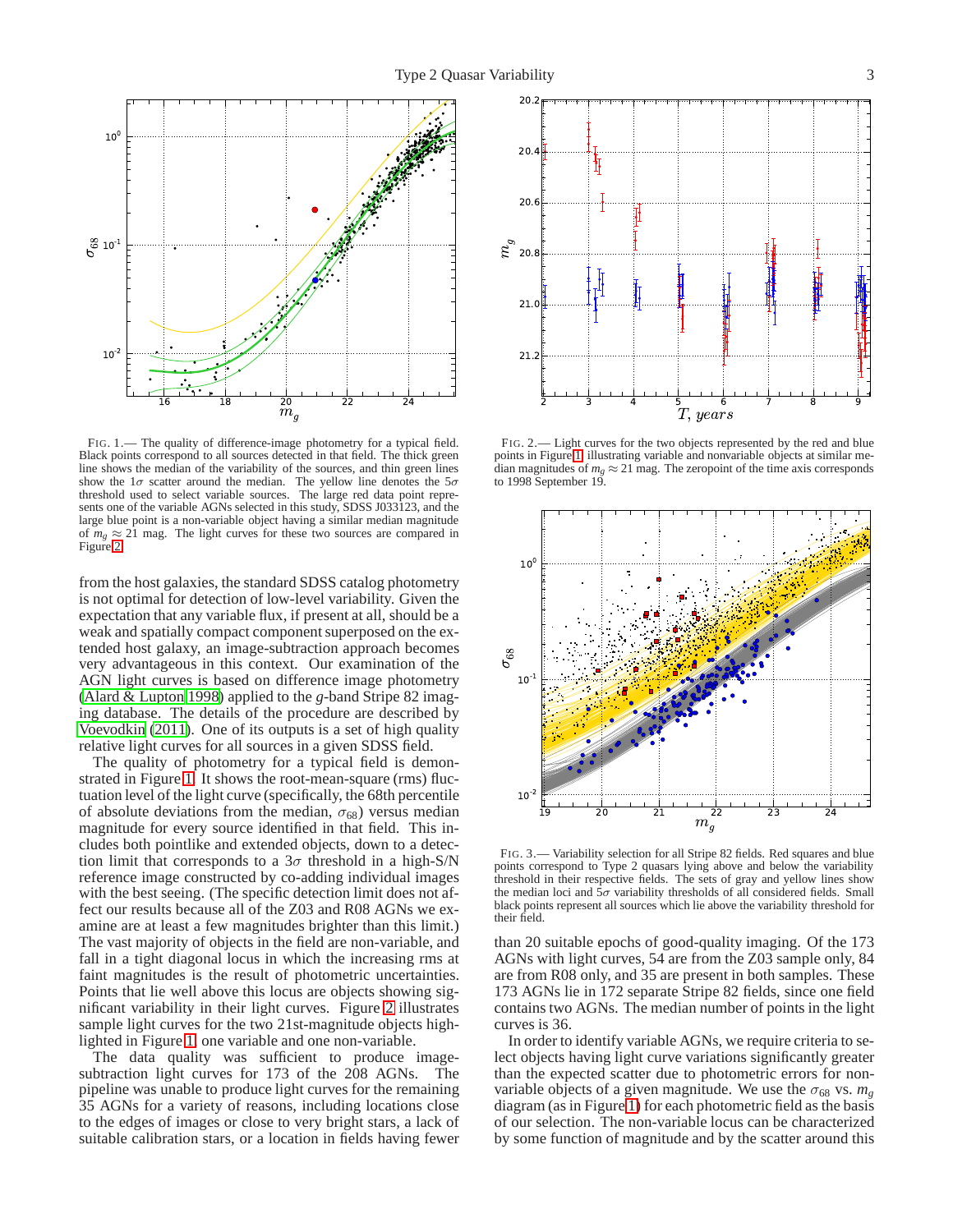

<span id="page-3-0"></span>FIG. 4.— Light curves for the 17 variable objects.

function, where the scatter also depends on magnitude. To find an analytic approximation for the non-variable locus, we first calculated the median value of  $\sigma_{68}$  and its standard deviation over a running window containing 10 data points ranked in order of increasing  $m_g$ . Any  $2\sigma$  or greater outliers were then excluded and the median values were recalculated, producing a smoothed set of data points which were fit in log-log space by a 4th-order polynomial. This polynomial fit defines the non-variable locus illustrated with a thick green curve in Fig-ure [1.](#page-2-1) To determine the  $1\sigma$  scatter band, we first flattened the data by subtracting the analytic approximation for the nonvariable locus from the data points. Then, in the flattened data, we calculated the standard deviation of  $\sigma_{68}$  over a running boxcar containing 10 data points, producing a smoothed version of the scatter region. This set was then fitted with a 3rd-order polynomial in log-log space, and transformed back to the  $\sigma_{68}$  vs.  $m_g$  plane as illustrated in Figure [1](#page-2-1) with thin green curves.

Light curves of objects within and somewhat beyond the  $1\sigma$ scatter band appear non-variable within the measurement uncertainties, as shown for one sample object in Figure [2.](#page-2-0) The problem of identification of variable sources then becomes a question of selecting some appropriate threshold above the nonvariable locus. From examination of light curves from sources from several fields, we choose a threshold for selection of variable sources corresponding to a deviation of  $5\sigma$ above the non-variable locus. The  $5\sigma$  threshold is illustrated by the yellow curve in Figure [1.](#page-2-1) We apply this criterion to the fields containing all 173 Type 2 AGNs. In selecting this threshold, we have chosen to prioritize purity over completeness. In other words, visual examination of all light curves that exceed the  $5\sigma$  threshold confirms the presence of systematic flux variations that show some coherence over multiple observation dates, while the same is not true systematically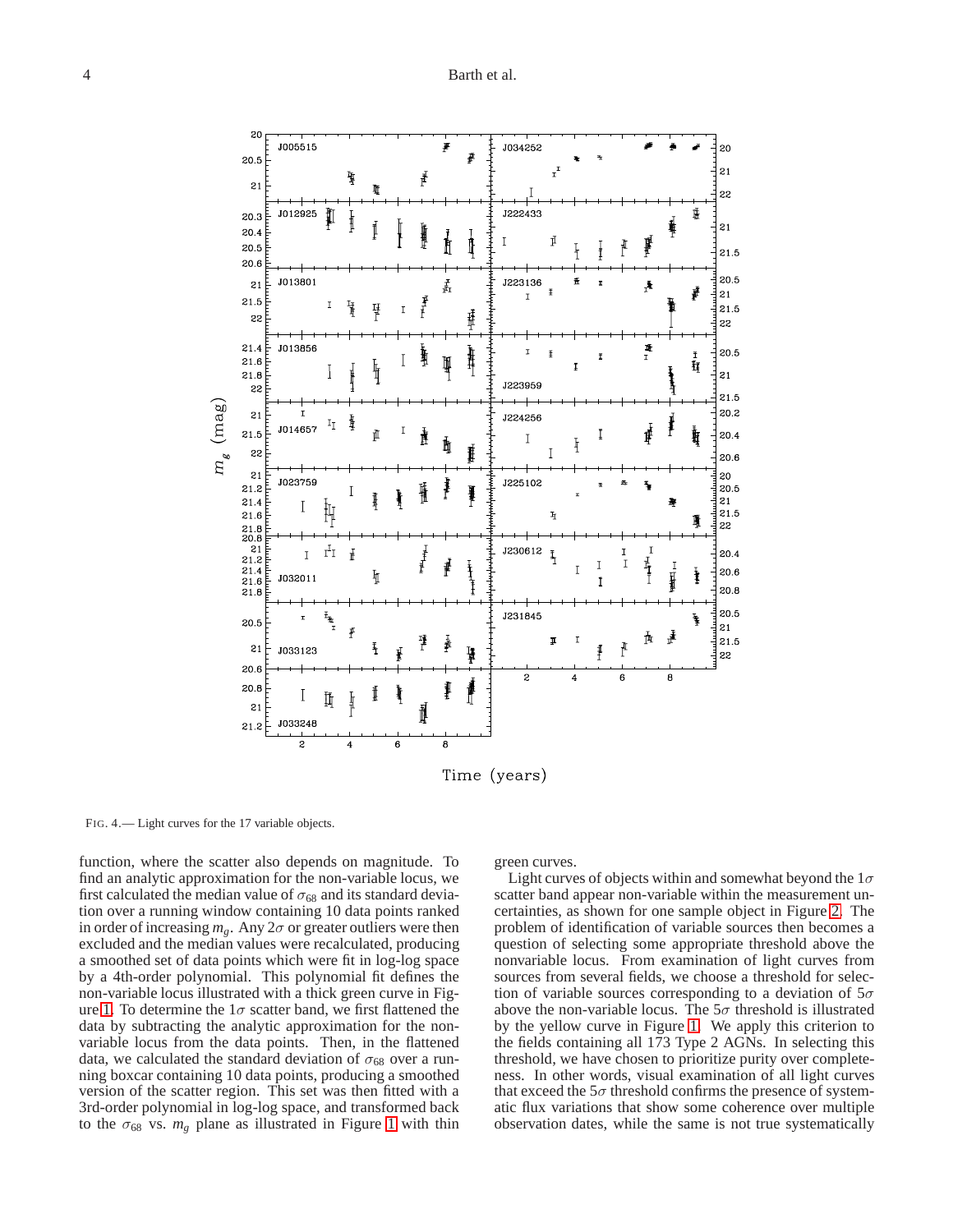TABLE 1 VARIABLE TYPE 2 AGN CANDIDATES

<span id="page-4-1"></span>

| <b>SDSS ID</b>      | $\alpha$   | $\delta$    | Sample | Z.    | $m_{\varrho}$ (mag) | $\sigma_{68}$ (mag) | $\log L([O III])/L_{\odot}$ |
|---------------------|------------|-------------|--------|-------|---------------------|---------------------|-----------------------------|
| J005515.81-004648.5 | 13.815917  | $-0.780167$ | Z      | 0.345 | 20.77               | 0.352               | 8.15                        |
| J012925.81-005900.2 | 22.357571  | $-0.983405$ | R      | 0.711 | 20.41               | 0.083               | 9.71                        |
| J013801.57-004946.5 | 24.506542  | $-0.829583$ | Z      | 0.433 | 21.68               | 0.336               | 8.29                        |
| J013856.14+003437.4 | 24.733919  | $+0.577056$ | Z      | 0.478 | 21.61               | 0.131               | 8.29                        |
| J014657.23+005537.2 | 26.738502  | $+0.927000$ | Z      | 0.422 | 21.62               | 0.373               | 8.04                        |
| J023759.75+001723.5 | 39.499002  | $+0.289889$ | Z      | 0.335 | 21.29               | 0.113               | 7.46                        |
| J032011.94+002702.2 | 50.049792  | $+0.450611$ | Z      | 0.443 | 21.33               | 0.220               | 7.92                        |
| J033123.14-005930.7 | 52.846417  | $-0.991889$ | Z      | 0.431 | 20.95               | 0.212               | 9.05                        |
| J033248.49-001012.3 | 53.202095  | $-0.170094$ | $Z+R$  | 0.310 | 20.86               | 0.079               | 8.53                        |
| J034252.47+005252.4 | 55.718632  | $+0.881232$ | $Z+R$  | 0.565 | 19.94               | 0.119               | 8.93                        |
| J222433.31-003634.0 | 336.138824 | $-0.609475$ | R      | 0.588 | 21.28               | 0.269               | 8.87                        |
| J223136.27-011045.0 | 337.901126 | $-1.179167$ | Z      | 0.436 | 20.95               | 0.364               | 8.60                        |
| J223959.04+005138.3 | 339.996002 | $+0.860639$ | Z      | 0.384 | 20.78               | 0.371               | 8.15                        |
| J224256.47+005155.2 | 340.735382 | $+0.865334$ | R      | 0.410 | 20.39               | 0.076               | 9.26                        |
| J225102.40-000459.8 | 342.760000 | $-0.083306$ | 7.     | 0.550 | 21.00               | 0.733               | 9.13                        |
| J230612.90-005912.6 | 346.553772 | $-0.986841$ | R      | 0.250 | 20.59               | 0.122               | 8.38                        |
| J231845.12-002951.4 | 349.688002 | $-0.497611$ | Z      | 0.397 | 21.40               | 0.517               | 8.00                        |

NOTE. — We include both the sexagesimal and decimal coordinates (all J2000) to facilitate cross-matching with the original Z03 and R08 catalogs. The "Sample" column indicates whether an object is in the Z03 or R08 samples, or both. The listed *g*-band magnitudes represent the median magnitude over the Stripe 82 light curve. [O III] luminosities are taken from the Z03 and R08 catalogs. The SDSS sexagesimal designations are those listed in NED for each object, and we note that for some objects the right ascension and declination coordinates differ in the last decimal places from the object designations listed in Z03.

for lower selection thresholds. There are likely to be some genuinely variable objects that lie below the  $5\sigma$  cut due to a weaker level of variability, or variability affecting only a small portion of the light curve, so our sample of variable AGNs represents a lower limit to the total number of variable objects in the Z03 and R08 parent samples. The number of selected variable AGNs is not very sensitive to small changes in the detection threshold. If we change the threshold by  $\pm 0.3\sigma$ for example, the change in the number of selected variable sources is  $\pm 1$ .

Each field is analyzed separately, as the different photometric characteristics of the dataset for each field result in different locations for the non-variable locus and the  $5\sigma$  variability threshold. In particular, the location of the non-variable locus and the scatter of objects around it depend primarily on the mean seeing and the scatter in seeing for all of the observations of a given field. The overall picture of the variability selection is shown in Figure [3.](#page-2-2) In this figure, the non-variable locus and  $5\sigma$  threshold for each field are illustrated as gray and yellow curves, respectively. It is apparent that there is a wide range in the variability thresholds for different fields, due to the variations in image quality. Red squares show the Z03 and R08 AGNs lying above the  $5\sigma$  threshold for each field, and blue circles illustrate the AGNs falling below the  $5\sigma$  cut, while the small black points illustrate *all* detected sources that satisfy the variability selection in each field.

The majority of the Type 2 AGNs fall very close to the nonvariable loci in the diagram, consistent with the general expectation that Type 2 AGNs should not be strongly variable in the optical. However, there are 17 objects from the Z03 and R08 catalogs which lie above the  $5\sigma$  thresholds for their respective fields. Their SDSS designations, redshifts, median magnitudes, rms variability amplitudes ( $\sigma_{68}$ ), and [O III] luminosities are given in Table [1](#page-4-1) and we discuss their properties below. We find 13 variable AGNs from Z03 and 6 variables from R08, with two objects in common between the two samples. The light curves of the variable sources are displayed in Figure [4.](#page-3-0)

Our variability selection method based on rms brightness fluctuations allows detection of objects showing significant flux changes over and above the level expected from photometric measurement errors alone, but it gives no information about the timescale over which variations occur. The measured value of  $\sigma_{68}$  for an AGN depends on the underlying variability behavior, the cadence of observations, and the photometric quality of the images which sets the level of random measurement errors. Thus,  $\sigma_{68}$  combines variability information on all observed timescales and uses the full available information in the light curve to test for variability. By determining the variability threshold separately for each Stripe 82 field, each AGN is compared with other objects that were observed with the same cadence as well as identical observing conditions at each epoch; this provides a consistent framework for detection of variable sources despite the wide range in variability thresholds in different fields (Figure [3\)](#page-2-2).

Figure [5](#page-6-0) illustrates the SDSS spectra of the selected variable sources. Close examination of the spectra shows that many of them contain definite or possible broad emission lines in their spectra, primarily either  $H\alpha$  or Mg II. In some cases the identification of broad emission lines appears plausible but ambiguous, because  $H\alpha$  and Mg II appear at the noisy red or blue ends of the spectra. Among these 17 AGNs, one object is easily identified as a misclassified Type 1 quasar: J012925 (from the R08 sample) has broad H $\beta$ , H $\gamma$ , H $\delta$ , and Mg II. It may have been misidentified as a Type 2 AGN in the R08 sample because it has a peculiar spectrum with unusually broad [O III] emission, in which the 4959 Å and 5007 Å lines are strongly blended. The individual spectra are described in Section [4.](#page-8-0) In most cases, a higher S/N spectrum would be needed to carry out a definitive test for broad-line emission, but even with only the SDSS spectra it appears plausible that some of these variable objects are actually Type 1 AGNs.

#### 3. SPECTROPOLARIMETRY

<span id="page-4-0"></span>In order to distinguish among possible explanations for the observed variability, we conducted new observations using the LRISp dual-beam spectropolarimeter [\(Oke et al. 1995](#page-12-30);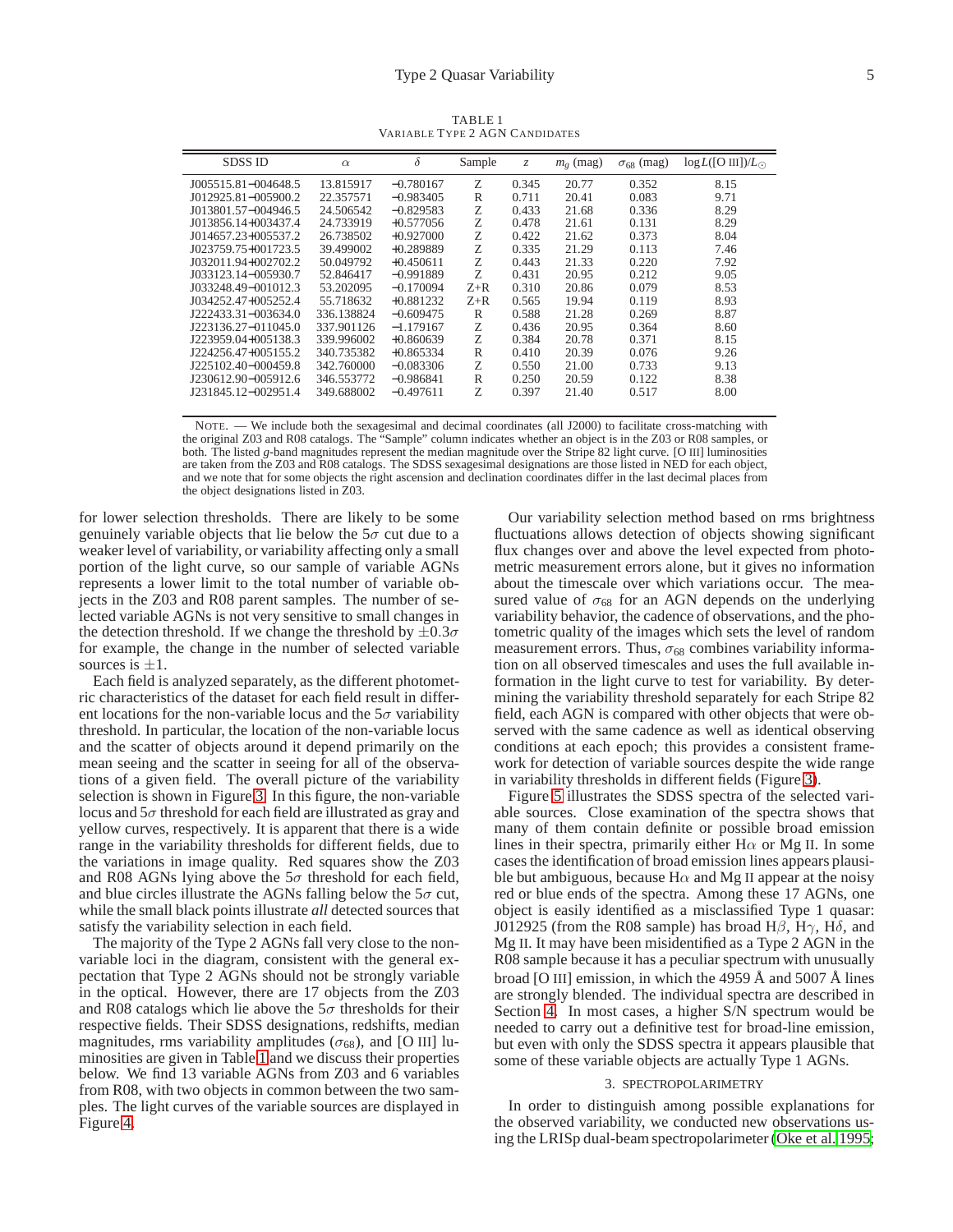# 6 Barth et al.



FIG. 5.— SDSS spectra of the variable AGNs. Data have been binned to 2 Å per wavelength bin and smoothed with a 5-pixel boxcar.

[Goodrich et al. 1995\)](#page-12-31) at the Keck I telescope. With these observations, our aims were to test for the presence of broad emission lines in the total flux spectrum using spectra of broader wavelength coverage and higher S/N than the SDSS spectra, and to search for strongly polarized continua and/or polarized broad emission lines that could provide evidence for the existence of highly obscured nuclei seen only in scattered light. One possible outcome would be a measurement of low polarization, together with the detection of broad lines in total flux. This would imply that a target is actually a Type 1 AGN that was misclassified as a Type 2 object, or possibly that it underwent a state change due to a substantial change in line-of-sight obscuration since the SDSS spectrum was taken. Alternatively, a detection of highly polarized continuum and broad-line emission would indicate that the detected variability must be coming from the scattered light component, implying a very compact size (smaller than several light-years) for the scattering region. If an object has low polarization and does not show broad lines in either total flux or polarized flux, it would remain a candidate for being a naked Type 2 quasar lacking a BLR, although additional evidence would be required in order to confirm this classification, such as measurement of the X-ray obscuring column density.

The LRISp observations were carried out during the night of 2012 September 20 UT in clear conditions, with seeing around 1′′. We used a 1′′ slit width, and a D560 dichroic to separate the blue and red beams. The blue side of the spectrograph used a 400 grooves mm<sup>−</sup><sup>1</sup> grism and the red side used a 400 grooves mm<sup>−</sup><sup>1</sup> grating, giving dispersion of 1.09 Å/pixel and 1.16 Å/pixel on the blue and red sides, respectively. The total wavelength coverage for the combined blue and red sides was 3100-10300 Å, with a small overlap at 5600–5700 Å.

During the course of the night, we observed seven AGNs selected from the list described above. Each was observed in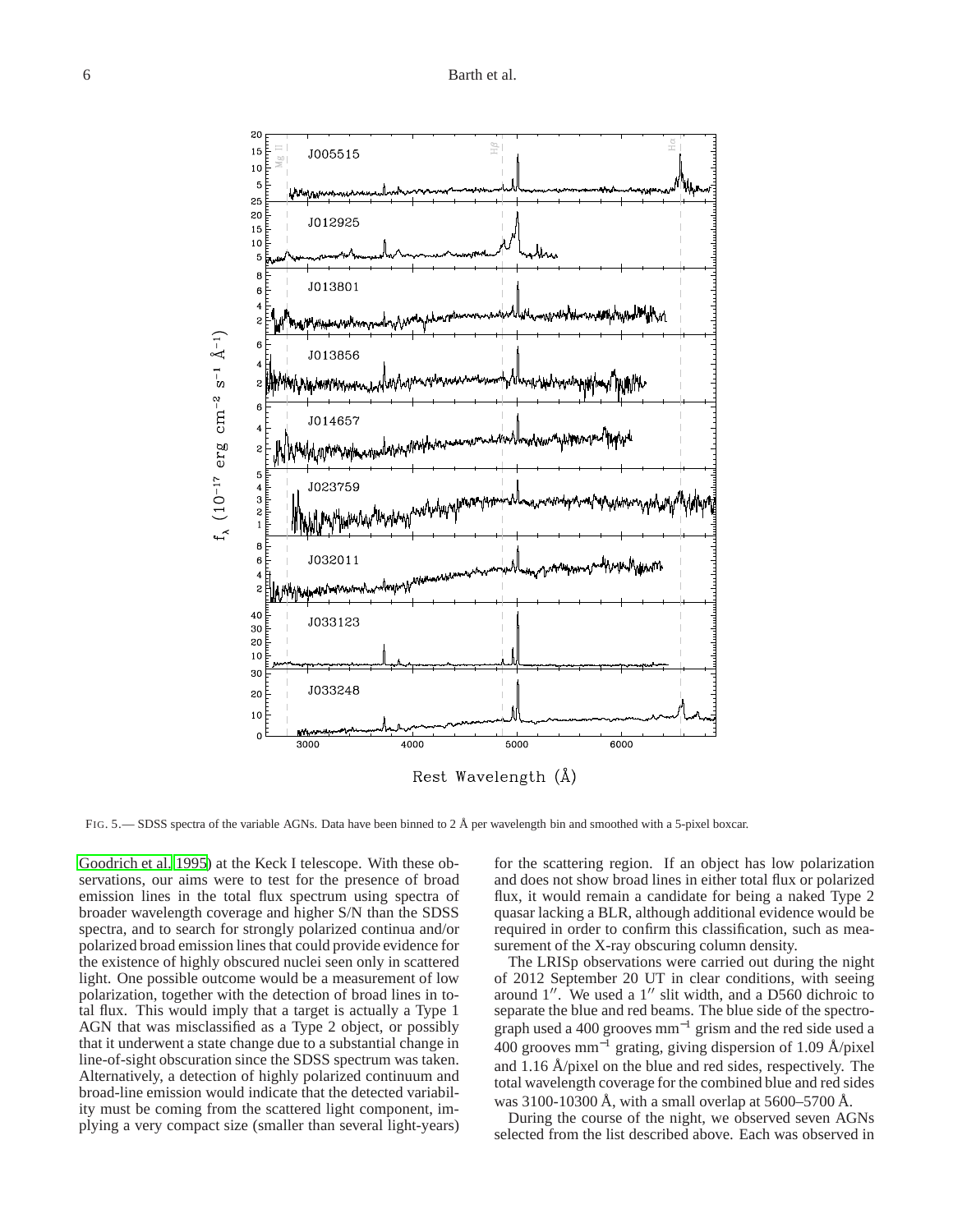

<span id="page-6-0"></span>FIG. 5.— (Continued)

a standard sequence of four settings of the rotatable half-wave plate  $(0^{\circ}, 45^{\circ}, 22^{\circ}5, \text{ and } 67^{\circ}5)$ , with exposure times of 680 and 600 seconds for the blue and red exposures, respectively. Shorter exposure times were used for the red side to compensate for the longer readout time of the LRIS red CCDs. Each AGN was observed for one full observation sequence, for a total of 2720/2400 s (blue/red sides), except that for J224256 we obtained two exposure sequences. Additionally, we observed the null (unpolarized) star HD 154892, the polarized standards HD 155528 and HD 283812, and the flux standards BD +28◦4211 and G191B2B. Data were reduced and calibrated following methods described by [Miller et al. \(1988\)](#page-12-32) and [Barth et al.](#page-12-33) [\(1999\)](#page-12-33). Over the wavelength range 4500– 5400 Å, the null standard star had  $p = (0.038 \pm 0.003)\%$ , indicating a negligible level of instrumental polarization.

For the polarization measurements described below, we use only the blue-side data. The red-side data are more impacted

by residuals from strong cosmic-ray hits in the LRIS red detectors, which are 300  $\mu$ m-thick LBNL CCDs [\(Rockosi et al.](#page-12-34) [2010\)](#page-12-34). The high rate of cosmic-ray events limited the feasible exposure times to  $\sim$  10 minutes, which severely constrained the S/N achievable in a single exposure. Imperfect cleaning of the very large multi-pixel cosmic-ray hits on the red CCD left numerous small residuals that caused spurious features in the Stokes parameter spectra. These residuals are more severe for spectropolarimetry than for standard spectroscopy because the polarization calculation relies on measurement of the small flux differences between the orthogonally polarized beams. Additionally, during much of the night the spatial focus in the red camera was relatively poor and in some of the red-side exposures the spatial profile of the target was slightly bifurcated; this focus problem did not affect the blue camera. As a result, we were able to extract reasonable total-flux spectra for the red side, but the red polarization measurements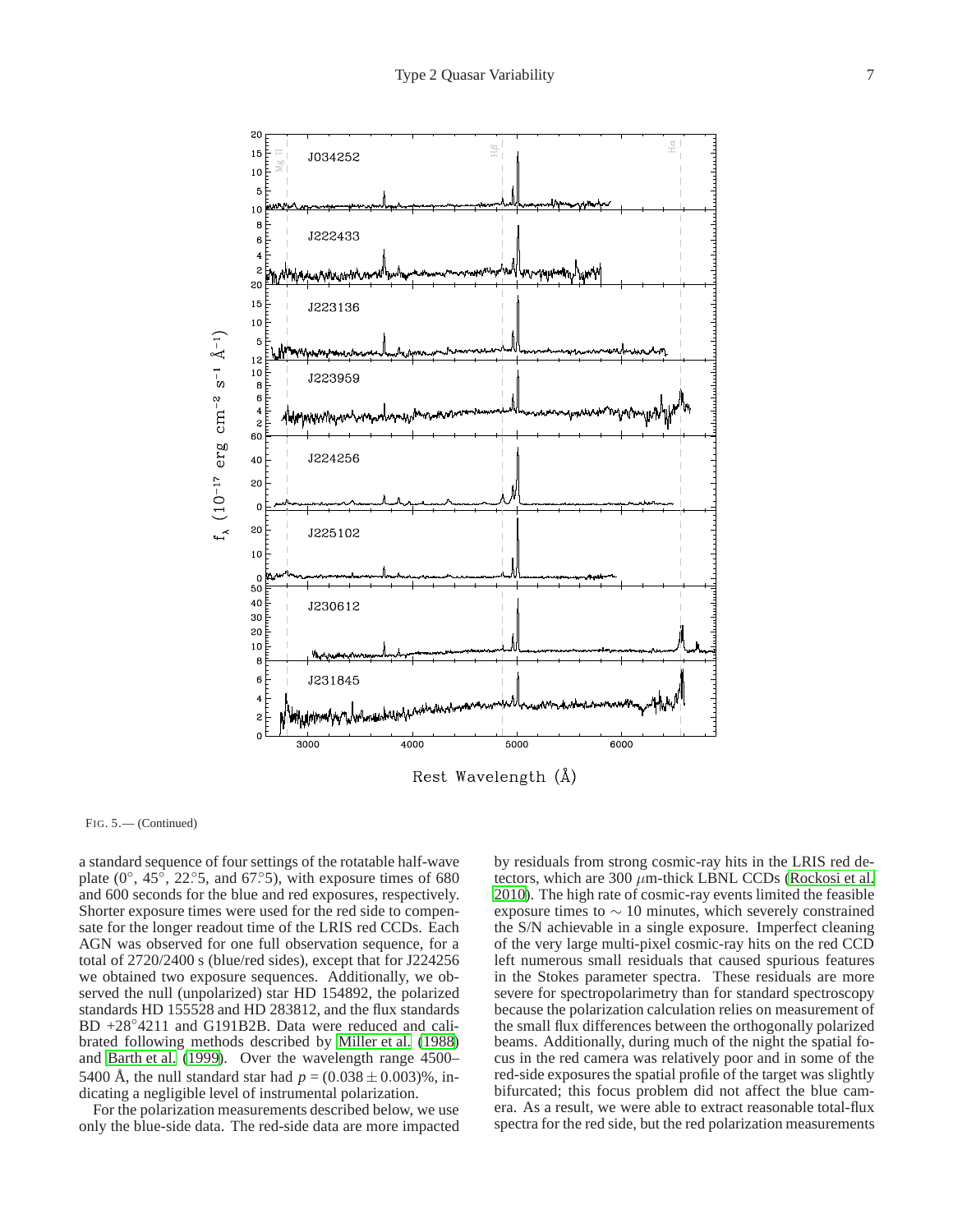

<span id="page-7-0"></span>FIG. 6.— LRISp total-flux spectra of the seven AGNs observed at Keck. The noisy spectral region seen near 4000–4500 Å in some spectra corresponds to the dichroic cutoff at 5600 Å in the observed frame.

were not as reliable as the blue side data.

Figure [6](#page-7-0) illustrates the LRISp total-flux spectra of these seven objects. The primary result that emerges from the LRISp spectra is that all seven of these objects have broad H $\alpha$  and/or broad Mg II emission lines in total flux. These broad lines are fairly obvious in five of the seven objects: J005515, J033248, J034252, J230612, and J231845. In the case of J032011, the S/N in the LRISp spectrum is fairly low, but close examination clearly shows the Mg II and  $H\alpha$  lines to be much broader than [O III]  $\lambda$ 5007. The remaining AGN, J224256, has a spectrum which might appear superficially to be consistent with a Type 2 classification, but we find that it has broad Mg II emission as well as broad wings on  $H\alpha$  and  $H\beta$  that are not present on the forbidden [O II] and [O III] lines. Section [4](#page-8-0) contains a more detailed discussion of the classification of this object and others. Given that our sample selection began with catalogs of Type 2 AGNs, it is a rather

striking result that *all* of the variable objects for which we have obtained new spectra show broad emission lines in their total flux spectra.

In no case do we see any evidence for features in the Stokes parameter spectra at the wavelengths of permitted emission lines, so we do not identify any examples of hidden broad line regions in this sample. We measured the continuum polarization of each object over a broad wavelength range on the blue side, selected for each object to exclude strong emission lines. Table [2](#page-9-0) lists the continuum polarization measurements, as percent linear polarization and polarization angle  $\theta$ .

Four objects have continuum polarizations that are essentially consistent with zero, and two others have weak polarizations of about 1%. The only object in our sample with a polarization greater than 2% is J224256, with  $p = (2.39 \pm 0.37)$ % over 4920–5320 Å. We did not observe interstellar probe stars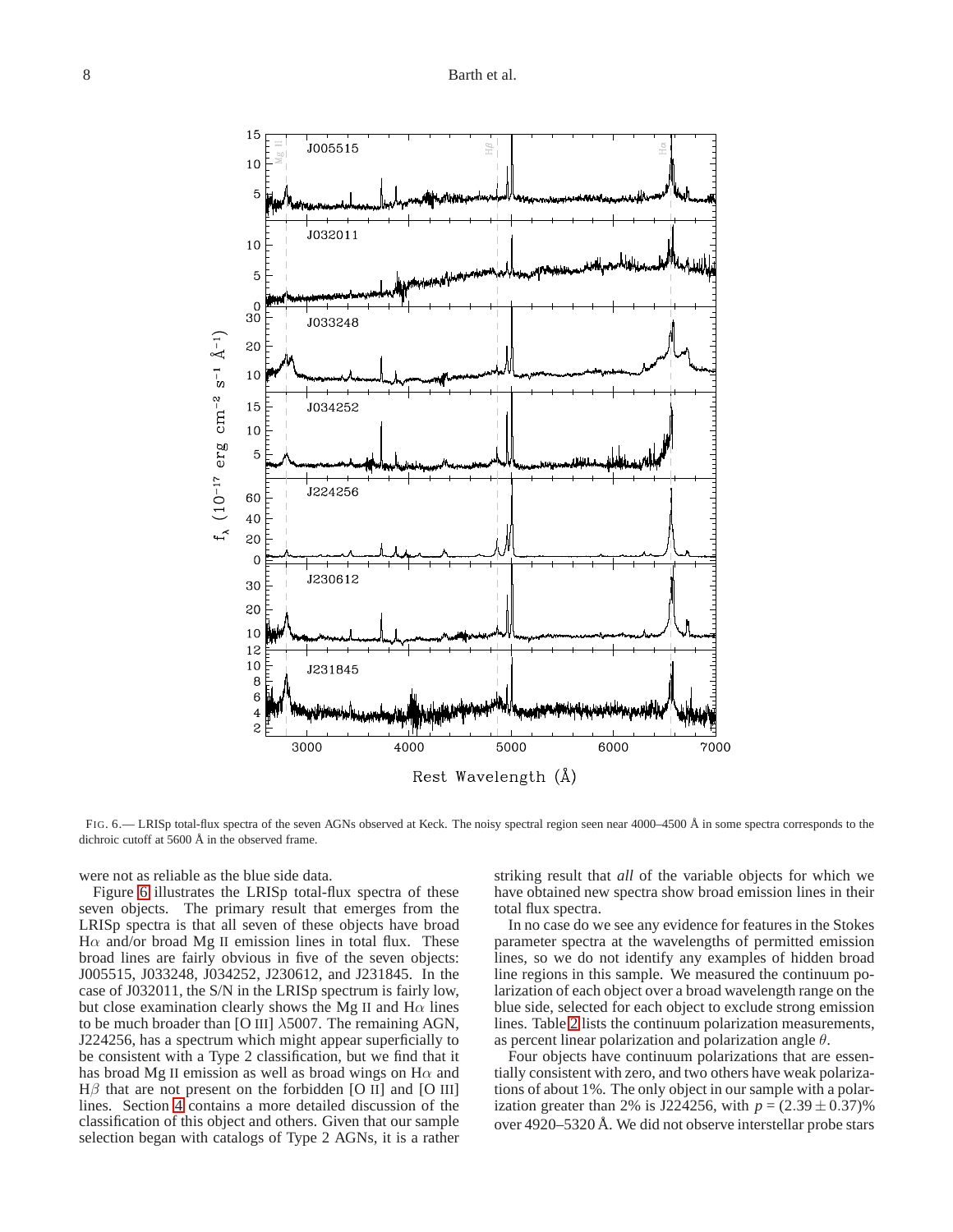to measure the Galactic interstellar polarization (e.g., [Tran](#page-13-12) [1995\)](#page-13-12), so we cannot directly determine the Galactic contribution to the measured polarization. However, we can estimate the maximum expected value of the Galactic interstellar polarization from the reddening along each line of sight, using the extinction map of [Schlafly & Finkbeiner \(2011\)](#page-12-35) and assuming  $R_V = 3.1$ . According to [Serkowski et al. \(1975\)](#page-12-36), the upper bound to the interstellar polarization is  $p_{\text{max}}(\%) =$ 9*E*(*B*−*V*), while a typical value for interstellar polarization is  $\sim$  3*E*(*B* − *V*). With a Galactic reddening of *E*(*B* − *V*) = 0.07, the expected foreground interstellar polarization for J224256 is ∼ 0.2% with a likely maximum value of 0.6%. Thus, the detected ∼ 2% continuum polarization cannot be entirely ascribed to Galactic interstellar polarization, and some polarization from the object itself is required, either from the AGN itself, from absorption or scattering within its close environment, or from interstellar absorption within the host galaxy. At the wavelengths of broad emission lines, the polarization is indistinguishable from the continuum polarization: for Mg II we find  $p = (2.5 \pm 0.8)$ % over 3940–4000 Å (in observed wavelength), and for H $\beta$  we find  $p = (2.2 \pm 0.3)$ % (integrated over 6830–6960 Å).<sup>[4](#page-8-1)</sup> Thus, there are no polarization features that would suggest the presence of a hidden broad-line region in this galaxy.

These results stand in marked contrast to those of [Zakamska et al.](#page-13-6) [\(2005\)](#page-13-6), who found much higher blue continuum polarizations of 3–17% in 9 out of 12 objects observed from the Z03 sample. For our sample, the polarization characteristics are much more consistent with the properties of Seyfert 1 galaxies, in which optical polarizations of  $\leq 1\%$  are typical and *p* rarely exceeds 2% [\(Smith et al. 2002\)](#page-12-37). This suggests that the variability selection is picking out a subset of the parent sample having properties that are significantly different from the majority of Type 2 quasars that have been previously chosen for follow-up observations.

#### 4. NOTES ON INDIVIDUAL OBJECTS

<span id="page-8-0"></span>Below, we describe features of the SDSS and Keck spectra and discuss the classification of each variable object.

*SDSS J005515.81*−*004648.5:* The SDSS data show the likely presence of a broad  $H\alpha$  line at the red end of the spectrum, although it is very noisy. The LRISp spectrum confirms the presence of broad H $\alpha$  wings as well as a broad Mg II line. No broad wings are apparent on the  $H\beta$  line, so this object would be best classified as a Type 1.9 AGN.

*SDSS J012925.82*−*005900.2:* This object has a definite Type 1 AGN spectrum, although it is unusual in that the [O III]  $\lambda\lambda$ 4959,5007 lines are fairly broad and blended together. Broad lines in the spectrum include  $H\beta$ ,  $H\gamma$ ,  $H\delta$ , and Mg II. This object is included in the SDSS DR5 quasar catalog (Schneider et al.  $2007$ ).<sup>[5](#page-8-2)</sup>

*SDSS J013801.57*−*004946.5:* Broad Mg II λ2800 is present at the noisy blue end of the SDSS spectrum.

*SDSS J013856.14+003437.4:* The source has fairly weak emission lines, and the S/N of the SDSS spectrum is too low to clearly distinguish whether a broad  $H\beta$  component is present. It lies just barely above the  $5\sigma$  variability threshold for inclusion in our sample.

*SDSS J014657.23+005537.2:* Mg II is visible in the SDSS

<span id="page-8-3"></span>FIG. 7.— Comparison between the SDSS spectrum (smoothed by a 5-pixel boxcar) and the LRISp total flux spectrum (scaled by a factor of 0.67) for SDSS J033248.49-001012.3, illustrating the change in the broad H $\alpha$  profile over a 12-year span.

spectrum and appears broader than [O II] or [O III], but the S/N is fairly low.

*SDSS J023759.75+001723.5:* This source has a starlightdominated spectrum with weak emission lines and possible weak broad bump at the wavelength of  $H\alpha$ .

*SDSS J032011.94+002702.2:* This is another starlightdominated source with weak emission lines. Broad Mg II is likely present at the blue end of the SDSS spectrum, and confirmed in the LRISp data. Broad  $H\alpha$  wings are also visible in the LRISp spectrum, although the red-side data are noisy and impacted by night-sky emission-line residuals.

*SDSS J033123.14*−*005930.7:* This source has strong narrow emission lines and does not appear to have broad wings on the  $H\beta$  emission line. However, a broad, very lowamplitude Mg II  $\lambda$ 2800 line is possibly present.

*SDSS J033248.49*−*001012.3:* The SDSS spectrum initially appears consistent with a Type 2 AGN classification, with a starlight-dominated continuum. However, the LRISp spectrum reveals a strong and extremely broad  $H\alpha$  emission line as well as broad Mg II, giving an appearance similar to typical double-peaked H $\alpha$  emitters (e.g., [Strateva et al. 2003](#page-12-39)). Comparison between the SDSS and Keck spectra, taken 12 years apart, shows that the very broad  $H\alpha$  feature was probably present but much weaker in the earlier data (Figure [7\)](#page-8-3). The SDSS spectrum has a prominent bump at rest wavelength  $\sim$  6400 Å and an extended "shelf" blueward of the narrow H $\alpha$  emission line, and the AGN was probably classified as a Type 2 quasar as a result of the relatively low amplitude of these broad features, as well as the lack of an obvious "normal" broad-line component. This object is also included in the SDSS quasar catalog [\(Schneider et al. 2007\)](#page-12-38) and has been considered as a Type 1 AGN in other studies [\(Shen et al.](#page-12-40) [2008\)](#page-12-40).

Of the seven objects having spectropolarimetry data, J033248 is the only one detected in the FIRST radio survey [\(Becker et al. 1995\)](#page-12-41), where it is found to be a 15.7 mJy



 $4$  At wavelengths  $\gtrsim$  9000 Å the polarization calibration becomes unreliable and we are unable to measure a robust polarization for the H $\alpha$  line.

<span id="page-8-2"></span><span id="page-8-1"></span><sup>&</sup>lt;sup>5</sup> The SDSS DR8 archive server incorrectly assigns a redshift of  $z = 6.03$ to this object, due to misidentification of [O III] as Ly  $\alpha$ .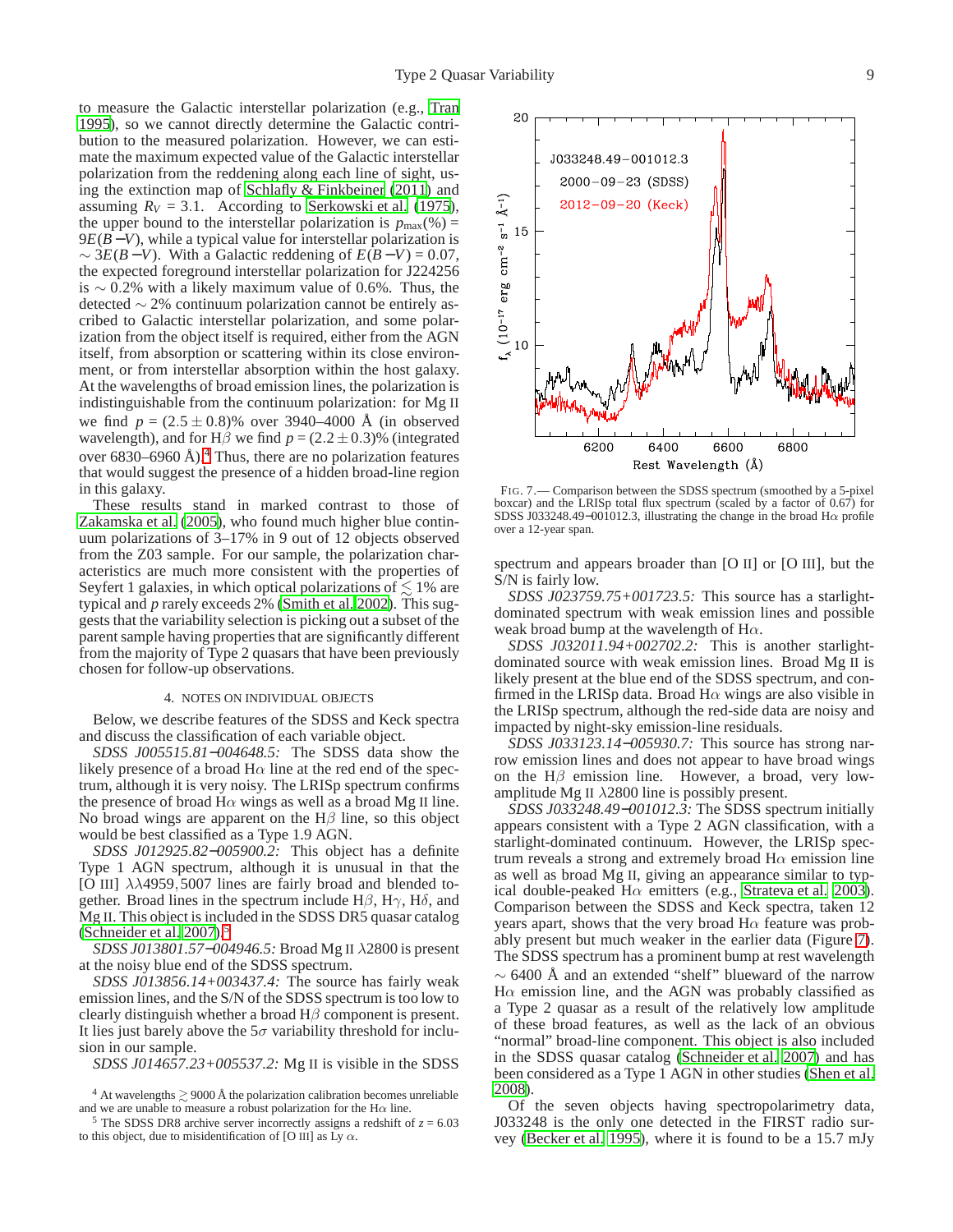TABLE 2 CONTINUUM POLARIZATION

<span id="page-9-0"></span>

| Object             | $E(B-V)$ (mag) | $\lambda_{obs}(\AA)$   | p(%)                           | $\theta$ (deg) |
|--------------------|----------------|------------------------|--------------------------------|----------------|
| J005515            | 0.03           | 4000-4900              | $0.59 + 0.48$                  | $155 + 15$     |
| J032011            | 0.09           | 4200-5300              | $1.03 + 1.40$                  |                |
| J033248            | 0.10           | 4000-4800              | $1.38 + 0.20$                  | $175 + 4$      |
| J034252            | 0.11           | 4600-5200              | $1.16 + 0.51$                  | $133 + 11$     |
| J224256            | 0.07           | 4920-5230              | $2.39 \pm 0.37$                | $115 + 4$      |
| J230612<br>J231845 | 0.05<br>0.04   | 4000-5300<br>4000-5300 | $0.07 + 0.18$<br>$0.05 + 0.80$ | .              |
|                    |                |                        |                                |                |

NOTE. — Wavelength ranges for the polarization measurement are listed in the observed frame. Polarization angles are not reported for objects having continuum polarization consistent with zero. Galactic foreground reddening  $E(B-V)$  values are based on [Schlafly & Finkbeiner](#page-12-35) [\(2011](#page-12-35)) and taken from NED, assuming  $R_V =$ 3.1. The maximum expected Galactic interstellar polarization is  $p_{\text{max}}(\%) \approx 9E(B-V)$  [\(Serkowski et al. 1975\)](#page-12-36).

source. The deconvolved major and minor axis sizes are 1.77 and 0.91 arcsec, respectively, with the major axis oriented at PA=179.<sup>o</sup>6, nearly parallel to the optical polarization angle. [Smith et al. \(2004\)](#page-12-42) interpret the relative orientation of the radio and optical polarization position angles in Type 1 AGNs as a consequence of the inclination angle of the AGN. In this picture (see also [Marin et al. 2012\)](#page-12-43), objects in which the optical polarization angle is parallel to the radio axis are viewed at relatively face-on inclinations  $(< 45 \text{ deg})$  and dominated by equatorial rather than polar scattering. The properties of this object appear consistent with this interpretation, although we caution that the observed polarization of 1.38% is only slightly larger than the maximum allowed Galactic interstellar polarization of  $\sim$  1.0%, which leaves open the possibility that the relative alignment of the radio and optical polarization axes could be substantially affected by the Galactic contribution.

*SDSS J034252.47+005252.4:* The SDSS spectrum appears consistent with a Type 2 classification, but the LRISp spectrum reveals broad Mg II, broad  $H\beta$  wings, and the blue half of a broad  $H\alpha$  line, cut off at the end of the red spectrum. This AGN appears in the SDSS DR5 quasar catalog [\(Schneider et al. 2007\)](#page-12-38), and is included in both the Z03 and R08 samples.

*SDSS J222433.31*−*003634.0:* The SDSS spectrum is fairly noisy but appears consistent with a Type 2 classification.

*SDSS J223136.27*−*011045.0:* The SDSS spectrum shows a noisy broad bump at Mg II.

*SDSS J223959.04+005138.3:* A broad Hα line is likely present but is in the very noisy region at the red end of the SDSS spectrum.

*SDSS J224256.47+005155.2:* The SDSS spectrum shows strong narrow emission lines and a featureless continuum. Broad, blueshifted wings are present on the [O III] lines, while  $H\beta$  appears to have an extended red wing not present on [O III]. A weak, low-amplitude broad He II  $\lambda$ 4686 emission line is also visible. Overall, the SDSS spectrum appears to be plausibly consistent with a Type 1 classification, albeit with relatively narrow and weak broad lines, and this source is included in the SDSS DR5 quasar catalog [\(Schneider et al.](#page-12-38) [2007\)](#page-12-38). Figure [8](#page-9-1) illustrates the profiles of several emission lines in the Keck LRISp spectrum. Although the blueshifted wings of [O II] and [O III] extends out to velocities beyond 2000 km s<sup>-1</sup>, the Balmer lines have red wings extending to similarly high velocities while the forbidden oxygen lines



<span id="page-9-1"></span>Relative Velocity (km s<sup>-1</sup>)

FIG. 8.— Comparison of line profiles for SDSS J224256.47+005155.2 in the Keck LRISp spectrum, illustrating broad permitted emission features as well as extended blue wings on the narrow emission lines.

do not. The contrast between the widths of Mg II (FWHM  $\approx$  2400 km s<sup>-1</sup>) and [O II] (FWHM  $\approx$  880 km s<sup>-1</sup>) gives the clearest indication that this is a Type 1 AGN.

Interestingly, SDSS J224256 has a spectrum that is overall extremely similar to that of IRAS 20181−2244, an object at  $z = 0.185$  that was originally classified as a Type 2 quasar by [Elizalde & Steiner \(1994\)](#page-12-44). It was later demonstrated to be a Type 2 impostor by [Halpern & Moran](#page-12-45) [\(1998\)](#page-12-45) who detected broad wings on the Balmer lines and reclassified it as a narrow-line Seyfert 1 (NLS1) galaxy.<sup>[6](#page-9-2)</sup>

*SDSS J225102.40*−*000459.8:* There is a low-amplitude, broad Mg II line in the SDSS spectrum.

<span id="page-9-2"></span><sup>6</sup> [Halpern & Moran](#page-12-45) [\(1998](#page-12-45)) refer to IRAS 20181−2244 as a "I Zw 1"-type object because of the narrowness of its permitted broad lines, although it does not have the extremely strong Fe II emission that is a characteristic of I Zw 1 itself. Such objects are most often referred to as NLS1s, but they avoided that term in order to prevent confusion with narrow-line (i.e., obscured, Type 2) AGNs. Regardless of the terminology, SDSS J224256.47 and IRAS 20181−2244 have very similar spectra with definite broad Balmer-line components and other features that are consistent with a Type 1 classification.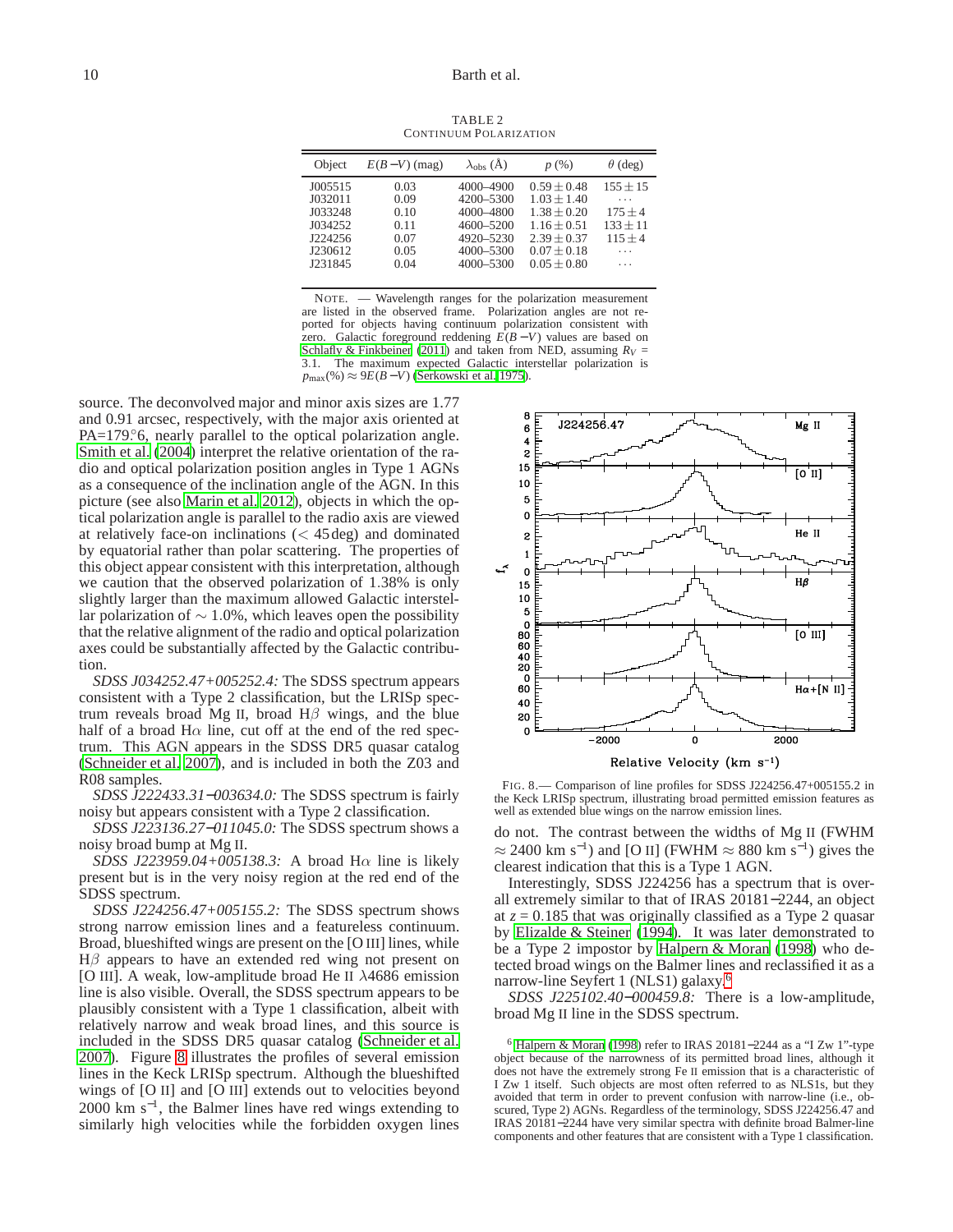*SDSS J230612.90*−*005912.6:* The spectrum contains strong narrow emission lines on a starlight-dominated continuum, giving the appearance of a Seyfert 2 galaxy. However, weak broad wings appear to be present on the  $H\alpha$  line, and this object was included in the [Greene & Ho](#page-12-46) [\(2007\)](#page-12-46) catalog of Type 1 AGNs with black hole mass estimates based on the broad H $\alpha$  width. Broad Mg II and H $\alpha$  wings are obvious in the Keck spectrum, and a low-amplitude broad  $H\beta$  feature is also visible.

*SDSS J231845.12-002951.4:* Broad Mg II and Hα are likely present at the blue and red ends of the SDSS spectrum, and are confirmed in the Keck spectrum.

#### 5. DISCUSSION

<span id="page-10-0"></span>As described in the Introduction, the simplest version of unified models for AGNs leads to a general expectation that optical variability should not be seen in Type 2 AGNs on timescales of a few years or less. While it is true that 90% of our SDSS sample is consistent with this prediction, the detection of variability in 10% of the Type 2 AGN population is surprising. We can consider several possible explanations for this finding.

*"Naked" or "true" Type 2 AGNs:* One possibility is that optical variability has been detected in unobscured AGNs that do not possess a BLR, similar to the so-called naked or true Type 2 AGNs identified by other means. X-ray spectroscopy and other observations have revealed a small number of candidates for unobscured Type 2 Seyfert galaxies showing no evidence for the presence of a BLR (e.g., [Pappa et al.](#page-12-13) [2001;](#page-12-13) [Boller et al. 2003](#page-12-47); [Wolter et al. 2005;](#page-13-13) [Panessa et al.](#page-12-48) [2009;](#page-12-48) [Shi et al. 2010;](#page-12-14) [Tran et al. 2011;](#page-13-8) [Bianchi et al. 2012;](#page-12-49) [Gallo et al. 2013](#page-12-50); [Miniutti et al. 2013\)](#page-12-51). The existence of such objects at very low luminosities can be understood in the context of disk-wind models that propose a lower bound in luminosity or in Eddington ratio  $(L/L_{\text{Edd}})$  below which the BLR would be unable to form [\(Nicastro 2000](#page-12-52); [Elitzur & Ho 2009;](#page-12-53) [Trump et al. 2011\)](#page-13-14). Alternatively, [Laor \(2003](#page-12-54)) proposed a luminosity threshold below which the BLR would have such small radius and such high Keplerian velocities that it could not remain stable. A more speculative question is whether unobscured Type 2 AGNs may exist at quasar-like luminosities (as proposed by Hawkins 2004) or at Eddington ratios well above the threshold at which the BLR is capable of forming. The existence of luminous, unobscured Type 2 AGNs above  $L/L_{\text{Edd}} \gtrsim 10^{-2}$  would require a different physical explanation than those proposed in the above scenarios [\(Gallo et al.](#page-12-50) [2013;](#page-12-50) [Miniutti et al. 2013\)](#page-12-51). [Wang et al.](#page-13-15) [\(2012\)](#page-13-15) recently described a time-dependent model in which the BLR is generated episodically from a star-forming accretion disk, and they predict that  $\sim$  1% of luminous AGNs would be observed during transient phases of weak or absent BLR emission, appearing as true Type 2 objects. More observational and theoretical effort is certainly needed to assess the possible existence of unobscured Type 2 quasars. However, in our SDSS sample, unobscured Type 2 AGNs are strongly disfavored as a primary explanation for optical variability, because the Keck observations revealed broad emission lines in each of the seven objects that were observed. High S/N spectroscopy of the remainder of our sample would be useful in order to test whether any other objects might still be candidate true Type 2 AGNs.

*Weak-lined quasars:* Surveys have detected a small population of unobscured AGNs whose broad emission lines are extremely weak (e.g., [McDowell et al. 1995;](#page-12-55) [Fan et al. 1999;](#page-12-56) [Diamond-Stanic et al. 2009\)](#page-12-57). The relationship between these

weak-lined quasars and true Type 2 AGNs is not entirely clear, partly because of the differences in selection methods. Weaklined quasars have mainly been found at high redshift by identifying objects with a Lyman break but very little Ly  $\alpha$  or C IV emission, while true Type 2 AGN candidates are primarily low-redshift objects identified via their optical narrowline emission. Could low-redshift counterparts of weak-lined quasars appear as Type 2 quasar impostors? [Shemmer et al.](#page-12-58) [\(2010\)](#page-12-58) presented infrared spectra of two high-*z* weak-lined quasars, finding that they had extremely weak [O III] emission as well as very weak broad  $H\beta$  emission. If weak-lined quasars at lower redshift had similarly weak [O III] emission, they probably would not be included in optically-selected Type 2 quasar samples identified by their narrow-line emission. Although the data available to make this comparison are very sparse, the rest-frame optical spectra of high-redshift weak-lined quasars do not appear closely similar to the Z03 or R08 AGNs.

*Obscured AGNs visible in scattered light:* Obscured AGNs with hidden central engines visible in scattered light could exhibit some degree of variability, although the variability signal seen in scattered light would most likely be weak and temporally blurred by scattering over a spatially extended mirror. In this case, the timescale for significant variability could be used to constrain the size of the scattering region. [Zakamska et al. \(2005\)](#page-13-6) examined *HST* images of three Type 2 quasars, finding evidence of kiloparsec-scale, conical scattering regions. If these sizes are typical of scattering regions in Type 2 quasars, then it would be unlikely that variability would be detected in the scattered light on timescales of a few years. We did not detect high polarization in any of the seven objects observed at Keck, and the spectropolarimetry results strongly disfavor the possibility that the detected variability in these AGNs is coming from a scattered light component.

*Changing appearance due to variable continuum luminosity:* Intermediate-type Seyferts (types 1.8 and 1.9) represent a "mixed bag" of AGNs having relatively weak broad emission lines due to either a low ionizing continuum flux, or extinction toward the BLR, or possibly both. [Trippe et al.](#page-13-16) [\(2010\)](#page-13-16) find that about half of a sample of local intermediate-type AGNs are classified as such due to a weak ionizing continuum. In such objects, significant fading of the continuum could make the BLR fade below detectability, giving the appearance of a Type 2 AGN but without significant obscuration. One example of this behavior is the highly variable AGN NGC 2992 [\(Trippe et al. 2008\)](#page-13-17). Over the past few decades, this object has changed its appearance from Seyfert 1.5 to 1.9 to 2 primarily as a result of strong variations in the continuum luminosity, and not due to variable obscuration. (In a low state, such an object could be considered as an example of a temporarily naked Type 2 AGN.)

*State changes due to variable obscuration:* If an AGN was temporarily in a high-obscuration state when the SDSS spectrum was observed but the line-of-sight obscuration changed substantially during some portion of the Stripe 82 survey, the object could appear as a variable Type 2 AGN based on the available data. However, there are very few documented examples of AGNs changing from fully-obscured Type 2 states to unobscured Type 1 states; a possible example was presented by [Aretxaga et al. \(1999\)](#page-12-59). More commonly, spectral variability in Type 1.8/1.9 AGNs due to variable obscuration can lead to dramatic changes in emission-line strength over timescales of years [\(Goodrich 1989,](#page-12-60) [1995\)](#page-12-61). [Halpern et al.](#page-12-62) [\(1998\)](#page-12-62) discuss the instructive case of 1E 0449.4−1923, which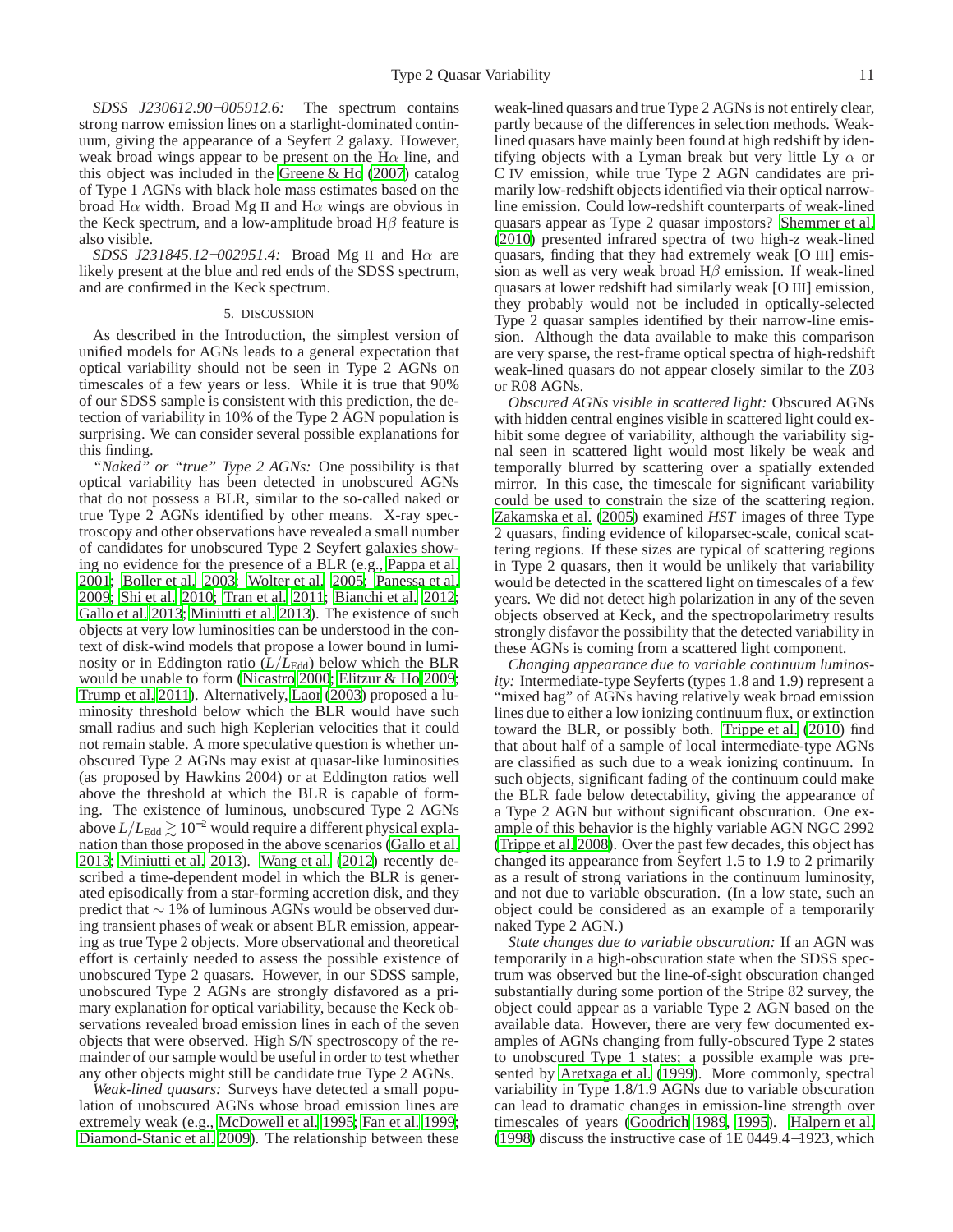had previously been considered to be a Type 2 quasar candidate. They detected strong broad emission lines in this object and argued that the object was not a Type 2 quasar at all, but a partially obscured Type 1.8/1.9 object that emerged as a more obvious Type 1 AGN as a result of decreasing extinction toward the central engine. Such "variable intermediate-type AGNs" can easily be mistaken for Type 2 AGNs if they are observed when the obscuration is relatively high.

*Misclassification due to low S/N or incomplete spectral coverage:* The most trivial possibility would be that some of the variable Type 2 AGNs are simply Type 1 AGNs that were previously misclassified as a result of inadequate data quality in the original SDSS spectra, or some shortcoming in the sample selection procedure. Among the variable sources identified in this paper, only one object (SDSS J012925.81−005900.2) is an example of an obviously mistaken classification, but at least a handful of other objects seem to have probable or possible broad H $\alpha$  or Mg II features in the SDSS spectra that are too noisy to distinguish securely. The possibility of misclassification is exacerbated if an AGN happens to be in a faint state when observed spectroscopically, either due to variable obscuration or intrinsic flux variability. However, with sufficiently high S/N and spectral coverage that includes  $H\alpha$  and/or Mg II, it should be possible to distinguish Type 1.8/1.9 AGNs from fully obscured Type 2 objects. In the past, some purported Type 2 quasars were found to be Type 1 objects after better data were obtained [\(Halpern & Moran](#page-12-45) [1998;](#page-12-45) [Akiyama et al. 2002](#page-12-63); [Panessa et al. 2009;](#page-12-48) [Gliozzi et al.](#page-12-64) [2010;](#page-12-64) [Shi et al. 2010](#page-12-14)). The example of IRAS 20181−2244 [\(Halpern & Moran 1998\)](#page-12-45) illustrates how tricky classification can be (similar to SDSS J224256.47+005155.2 discussed in this paper), because there are subclasses of Type 1 AGNs even at high luminosity that have very narrow permitted lines and can easily be mistaken for Type 2 objects.

*Other transient sources:* A supernova in a Type 2 AGN host galaxy could result in a spurious detection of AGN variability. However, such an event should in principle be identifiable as a supernova by its light curve shape, even if no contemporaneous spectrum was obtained. None of our detected variable sources has a light curve that appears consistent with a single supernova event.

For the sample discussed in this paper, the new Keck data easily clarify the situation. Out of seven objects observed at Keck, all seven are seen to be Type 1 AGNs, and the natural conclusion is that they were misclassified as Type 2 AGNs primarily because of low S/N and inadequate spectral coverage in the SDSS data. It seems likely that at least in some cases a contributing factor was that some AGNs may have been in a relatively faint state when the SDSS spectra were observed. For example, J033248 is seen to have very strongly doublepeaked  $H\alpha$  emission in the new Keck spectrum, but this feature is at most weakly present, if at all, in the earlier SDSS spectrum. Among the ten galaxies not having new Keck data, one is definitely a Type 1 AGN, and we identify possible weak broad emission lines in seven others based on examination of the SDSS data. Given that the Keck data had a 100% success rate for confirmation of possible or ambiguous broad lines that were seen in the SDSS data, it seems reasonable to extrapolate our results to conclude that the vast majority (and possibly all) of the variable sources are actually Type 1 AGNs. Based on the apparent weakness of  $H\beta$  in the SDSS and Keck spectra, most of these appear to be variable "intermediate-type" 1.8 or 1.9 objects, similar to low-redshift AGNs previously identified as showing spectral variability [\(Goodrich 1989](#page-12-60), [1995\)](#page-12-61).

A larger fraction of our variable sources comes from the Z03 catalog than from the R08 catalog; we identify 13 variable Z03 objects in Stripe 82, but only six variable sources from the larger R08 sample (with two variable sources appearing in both samples). These were selected from a parent subsample of 89 Stripe 82 light curves for the Z03 sample, and 119 light curves for objects in the R08 sample (including 35 objects that overlap between the two). If we assume that all of the variable sources are misclassified Type 1 AGNs, this implies a contamination fraction of ∼ 15% for the Z03 sample, and ∼ 5% for the R08 sample. The lower contamination rate for R08 follows from their modified selection criteria, which are more efficient at excluding objects with weak broad lines. It would be straightforward to obtain new, high S/N spectroscopy of the remaining variable sources to test for the presence of broad emission lines, to determine whether *all* of the variable sources are Type 1 AGNs.

Overall, our results highlight the difficulty in identifying pure samples of Type 2 quasars by optical selection methods, echoing previous work by [Halpern et al. \(1998](#page-12-62)), [Halpern & Moran \(1998](#page-12-45)), [Halpern et al. \(1999](#page-12-65)), and others. Secure optical classifications of Type 2 AGNs require high S/N spectroscopy, and broad wavelength coverage can be critical. In particular, identifying AGNs as Type 2 objects based solely on  $H\beta$  as the only BLR diagnostic line is particularly risky, in that broad  $H\beta$  is often undetectably weak even in cases where broad  $H\alpha$  wings or broad Mg II are quite obvious. Since our results indicate that all or nearly all variable "Type 2" quasars in Stripe 82 are actually Type 1 objects, future surveys could use optical variability as a criterion to exclude Type 1 contaminants from Type 2 AGN samples.

# 6. SUMMARY AND CONCLUSIONS

We have carried out a search for optical *g*-band variability among previously identified luminous Type 2 AGNs in SDSS Stripe 82, using image-subtraction photometry. Our conclusions can be summarized as follows.

1) No significant variability is found in the vast majority (∼ 90%) of the Z03 and R08 AGNs. This result is broadly consistent with the conclusions of [Yip et al. \(2009](#page-13-7)) who found no evidence of spectral variability in Type 2 AGNs, and is consistent with straightforward expectations for AGN unification models.

2) Among 173 AGNs for which light curves could be constructed, we found evidence of significant variability (above our  $5\sigma$  threshold) in 17 objects. Inspection of the SDSS spectra revealed possible or definite broad emission lines in several cases, suggesting that variability selection may be an efficient method for identifying Type 1 contaminants in Type 2 AGN samples.

3) Keck spectropolarimetry data were obtained for seven objects, none of which have high polarization, and all of which show broad emission lines in total flux.

4) Based on the available evidence,we conclude that most and possibly all of the variable AGNs in Z03 and R08 samples are actually Type 1 objects (mostly of Type 1.8/1.9) that contaminate Type 2 samples.

5) While we cannot rule out the possibility that a very small number of these variable AGNs might be unobscured Type 2 objects ("naked" AGNs), we conclude that it is much more likely that the variability selection is simply picking out misclassified Type 1 objects. Follow-up spectroscopy of the remaining variable AGNs would be useful to identify or rule out any remaining candidates for naked AGNs.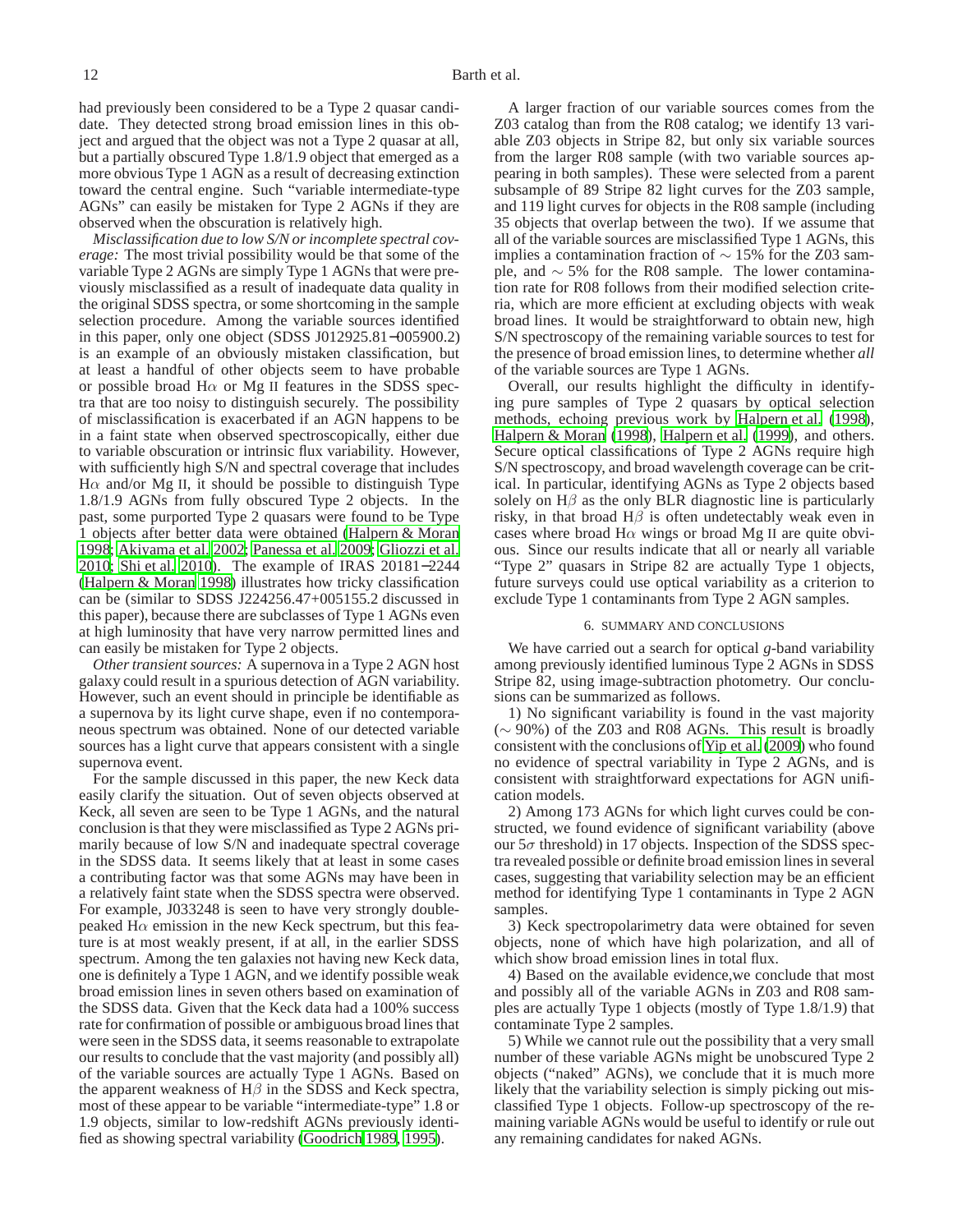6) These results serve as a reminder of the difficulty in identifying pure samples of optically-selected Type 2 AGNs at high luminosity, although the small number of variable sources detected from the R08 catalog suggests a fairly low contamination fraction at a ∼ 5% level for this sample.

Research by A.J.B. and D.J.C. is supported by NSF grant AST-1108835. A.V. acknowledges support from the research grant RFFI 12-02-01358. We thank Shawn Thorman for his contributions to a preliminary version of this project. The work at LANL was supported by the Laboratory Directed Research and Development program. We thank the referee for helpful suggestions that improved this paper.

Funding for the SDSS and SDSS-II has been provided by the Alfred P. Sloan Foundation, the Participating Institutions, the National Science Foundation, the U.S. Department of Energy, the National Aeronautics and Space Administration, the Japanese Monbukagakusho, the Max Planck Society, and the Higher Education Funding Council for England. The SDSS Web Site is [http://www.sdss.org/.](http://www.sdss.org/)

The SDSS is managed by the Astrophysical Research Consortium for the Participating Institutions. The Participating Institutions are the American Museum of Natural History, Astrophysical Institute Potsdam, University of Basel, University of Cambridge, Case Western Reserve University, University of Chicago, Drexel University, Fermilab, the Institute for Advanced Study, the Japan Participation Group, Johns Hopkins University, the Joint Institute for Nuclear Astrophysics, the Kavli Institute for Particle Astrophysics and Cosmology, the Korean Scientist Group, the Chinese Academy of Sciences (LAMOST), Los Alamos National Laboratory, the Max-Planck-Institute for Astronomy (MPIA), the Max-Planck-Institute for Astrophysics (MPA), New Mexico State University, Ohio State University, University of Pittsburgh, University of Portsmouth, Princeton University, the United States Naval Observatory, and the University of Washington.

Some of the data presented herein were obtained at the W.M. Keck Observatory, which is operated as a scientific partnership among the California Institute of Technology, the University of California and the National Aeronautics and Space Administration. The Observatory was made possible by the generous financial support of the W.M. Keck Foundation. The authors wish to recognize and acknowledge the very significant cultural role and reverence that the summit of Mauna Kea has always had within the indigenous Hawaiian community. We are most fortunate to have the opportunity to conduct observations from this mountain. This research has made use of the NASA/IPAC Extragalactic Database (NED) which is operated by the Jet Propulsion Laboratory, California Institute of Technology, under contract with the National Aeronautics and Space Administration.

#### REFERENCES

- <span id="page-12-7"></span>Abazajian, K., Adelman-McCarthy, J. K., Agüeros, M. A., et al. 2003, AJ, 126, 2081
- <span id="page-12-28"></span>Adelman-McCarthy, J. K., Agüeros, M. A., Allam, S. S., et al. 2008, ApJS, 175, 297
- <span id="page-12-17"></span>Ai, Y. L., Yuan, W., Zhou, H. Y., et al. 2010, ApJ, 716, L31
- <span id="page-12-63"></span>Akiyama, M., Ueda, Y., & Ohta, K. 2002, ApJ, 567, 42
- <span id="page-12-29"></span>Alard, C., & Lupton, R. H. 1998, ApJ, 503, 325
- Antonucci, R. 2012, [arXiv:1210.2716](http://arxiv.org/abs/1210.2716)
- <span id="page-12-1"></span>Antonucci, R. R. J., & Miller, J. S. 1985, ApJ, 297, 621
- <span id="page-12-0"></span>Antonucci, R. 1993, ARA&A, 31, 473
- <span id="page-12-59"></span>Aretxaga, I., Joguet, B., Kunth, D., Melnick, J., & Terlevich, R. J. 1999, ApJ, 519, L123
- <span id="page-12-33"></span>Barth, A. J., Filippenko, A. V., & Moran, E. C. 1999, ApJ, 525, 673
- <span id="page-12-41"></span>Becker, R. H., White, R. L., & Helfand, D. J. 1995, ApJ, 450, 559
- <span id="page-12-10"></span>Bershady, M. A., Trevese, D., & Kron, R. G. 1998, ApJ, 496, 103
- <span id="page-12-16"></span>Bhatti, W. A., Richmond, M. W., Ford, H. C., & Petro, L. D. 2010, ApJS, 186, 233
- <span id="page-12-49"></span>Bianchi, S., Panessa, F., Barcons, X., et al. 2012, MNRAS, 426, 3225
- <span id="page-12-47"></span>Boller, T., Voges, W., Dennefeld, M., et al. 2003, A&A, 397, 557
- <span id="page-12-26"></span>Butler, N. R., & Bloom, J. S. 2011, AJ, 141, 93
- <span id="page-12-57"></span>Diamond-Stanic, A. M., Fan, X., Brandt, W. N., et al. 2009, ApJ, 699, 782 Elitzur, M. 2012, ApJ, 747, L33
- <span id="page-12-53"></span><span id="page-12-5"></span>Elitzur, M., & Ho, L. C. 2009, ApJ, 701, L91
- <span id="page-12-44"></span>Elizalde, F., & Steiner, J. E. 1994, MNRAS, 268, L47
- <span id="page-12-56"></span>Fan, X., Strauss, M. A., Gunn, J. E., et al. 1999, ApJ, 526, L57
- <span id="page-12-50"></span>Gallo, L. C., MacMackin, C., Vasudevan, R., et al. 2013, MNRAS, 433, 421
- <span id="page-12-64"></span>Gliozzi, M., Panessa, F., La Franca, F., et al. 2010, ApJ, 725, 2071
- <span id="page-12-60"></span>Goodrich, R. W. 1989, ApJ, 340, 190
- <span id="page-12-61"></span>Goodrich, R. W. 1995, ApJ, 440, 141
- <span id="page-12-31"></span>Goodrich, R. W., Cohen, M. H., & Putney, A. 1995, PASP, 107, 179
- <span id="page-12-46"></span>Greene, J. E., & Ho, L. C. 2007, ApJ, 667, 131
- <span id="page-12-20"></span>Gu, M.-F., & Ai, Y. L. 2011, A&A, 528, A95
- <span id="page-12-62"></span>Halpern, J. P., Eracleous, M., & Forster, K. 1998, ApJ, 501, 103
- <span id="page-12-45"></span>Halpern, J. P., & Moran, E. C. 1998, ApJ, 494, 194
- <span id="page-12-65"></span>Halpern, J. P., Turner, T. J., & George, I. M. 1999, MNRAS, 307, L47
- <span id="page-12-12"></span>Hawkins, M. R. S. 2004, A&A, 424, 519
- <span id="page-12-9"></span>Jia, J., Ptak, A., Heckman, T., & Zakamska, N. 2012, ApJ, submitted [\(arXiv:1205.0033\)](http://arxiv.org/abs/1205.0033)
- <span id="page-12-54"></span>Laor, A. 2003, ApJ, 590, 86
- <span id="page-12-18"></span>MacLeod, C. L., Ivezic, Ž., Kochanek, C. S., et al. 2010, ApJ, 721, 1014 ´
- <span id="page-12-25"></span>MacLeod, C. L., Brooks, K., Ivezic, Ž., et al. 2011, ApJ, 728, 26 ´
- <span id="page-12-23"></span>MacLeod, C. L., Ivezic, Ž., Sesar, B., et al. 2012, ApJ, 753, 106 ´
- Marconi, A., Risaliti, G., Gilli, R., et al. 2004, MNRAS, 351, 169 Marin, F., Goosmann, R. W., Gaskell, C. M., Porquet, D., & Dovčiak, M.
- <span id="page-12-43"></span>2012, A&A, 548, A121
- <span id="page-12-55"></span>McDowell, J. C., Canizares, C., Elvis, M., et al. 1995, ApJ, 450, 585
- <span id="page-12-19"></span>Meusinger, H., Hinze, A., & de Hoon, A. 2011, A&A, 525, A37
- <span id="page-12-32"></span>Miller, J. S., Robinson, L. B., & Goodrich, R. W. 1988, in Instrumentation for Ground-Based Optical Astronomy, Present and Future (New York: Springer), 157
- <span id="page-12-51"></span>Miniutti, G., Saxton, R. D., Rodríguez-Pascual, P. M., et al. 2013, MNRAS, 433, 1764
- <span id="page-12-6"></span>Moran, E. C., Barth, A. J., Kay, L. E., & Filippenko, A. V. 2000, ApJ, 540, L73
- <span id="page-12-2"></span>Mulchaey, J. S., Myshotzky, R. F., & Weaver, K. A. 1992, ApJ, 390, L69
- <span id="page-12-52"></span>Nicastro, F. 2000, ApJ, 530, L65 Oke, J. B., Cohen, J. G., Carr, M., et al. 1995, PASP, 107, 375
- <span id="page-12-30"></span><span id="page-12-27"></span>Palanque-Delabrouille, N., Yeche, C., Myers, A. D., et al. 2011, A&A, 530, A122
- Panessa, F., & Bassani, L. 2002, A&A, 394, 435
- <span id="page-12-48"></span>Panessa, F., Carrera, F. J., Bianchi, S., et al. 2009, MNRAS, 398, 1951
- <span id="page-12-13"></span>Pappa, A., Georgantopoulos, I., Stewart, G. C., & Zezas, A. L. 2001,
- MNRAS, 326, 995
- Plotkin, R. M., Anderson, S. F., Brandt, W. N., et al. 2010, ApJ, 721, 562 Pogge, R. W. 1988, ApJ, 328, 519
- <span id="page-12-4"></span><span id="page-12-3"></span>Ramos Almeida, C., Levenson, N. A., Alonso-Herrero, A., et al. 2011, ApJ, 731, 92
- <span id="page-12-8"></span>Reyes, R., Zakamska, N. L., Strauss, M. A., et al. 2008, AJ, 136, 2373 (R08)
- <span id="page-12-34"></span>Rockosi, C., Stover, R., Kibrick, R., et al. 2010, Proc. SPIE, 7735,
- <span id="page-12-24"></span>Schmidt, K. B., Marshall, P. J., Rix, H.-W., et al. 2010, ApJ, 714, 1194
- <span id="page-12-21"></span>Sakata, Y., Morokuma, T., Minezaki, T., et al. 2011, ApJ, 731, 50
- <span id="page-12-11"></span>Sarajedini, V. L., Koo, D. C., Phillips, A. C., et al. 2006, ApJS, 166, 69
- <span id="page-12-35"></span>Schlafly, E. F., & Finkbeiner, D. P. 2011, ApJ, 737, 103
- <span id="page-12-22"></span>Schmidt, K. B., Rix, H.-W., Shields, J. C., et al. 2012, ApJ, 744, 147
- <span id="page-12-38"></span>Schneider, D. P., Hall, P. B., Richards, G. T., et al. 2007, AJ, 134, 102
- <span id="page-12-36"></span>Serkowski, K., Mathewson, D. S., & Ford, V. L. 1975, ApJ, 196, 261
- <span id="page-12-15"></span>Sesar, B., Ivezic, Ž., Lupton, R. H., et al. 2007, AJ, 134, 2236 ´
- <span id="page-12-58"></span>Shemmer, O., Trakhtenbrot, B., Anderson, S. F., et al. 2010, ApJ, 722, L152
- <span id="page-12-40"></span>Shen, Y., Greene, J. E., Strauss, M. A., Richards, G. T., & Schneider, D. P. 2008, ApJ, 680, 169
- <span id="page-12-14"></span>Shi, Y., Rieke, G. H., Smith, P., et al. 2010, ApJ, 714, 115
- <span id="page-12-37"></span>Smith, J. E., Young, S., Robinson, A., et al. 2002, MNRAS, 335, 773
- <span id="page-12-42"></span>Smith, J. E., Robinson, A., Alexander, D. M., et al. 2004, MNRAS, 350, 140
- <span id="page-12-39"></span>Strateva, I. V., Strauss, M. A., Hao, L., et al. 2003, AJ, 126, 1720